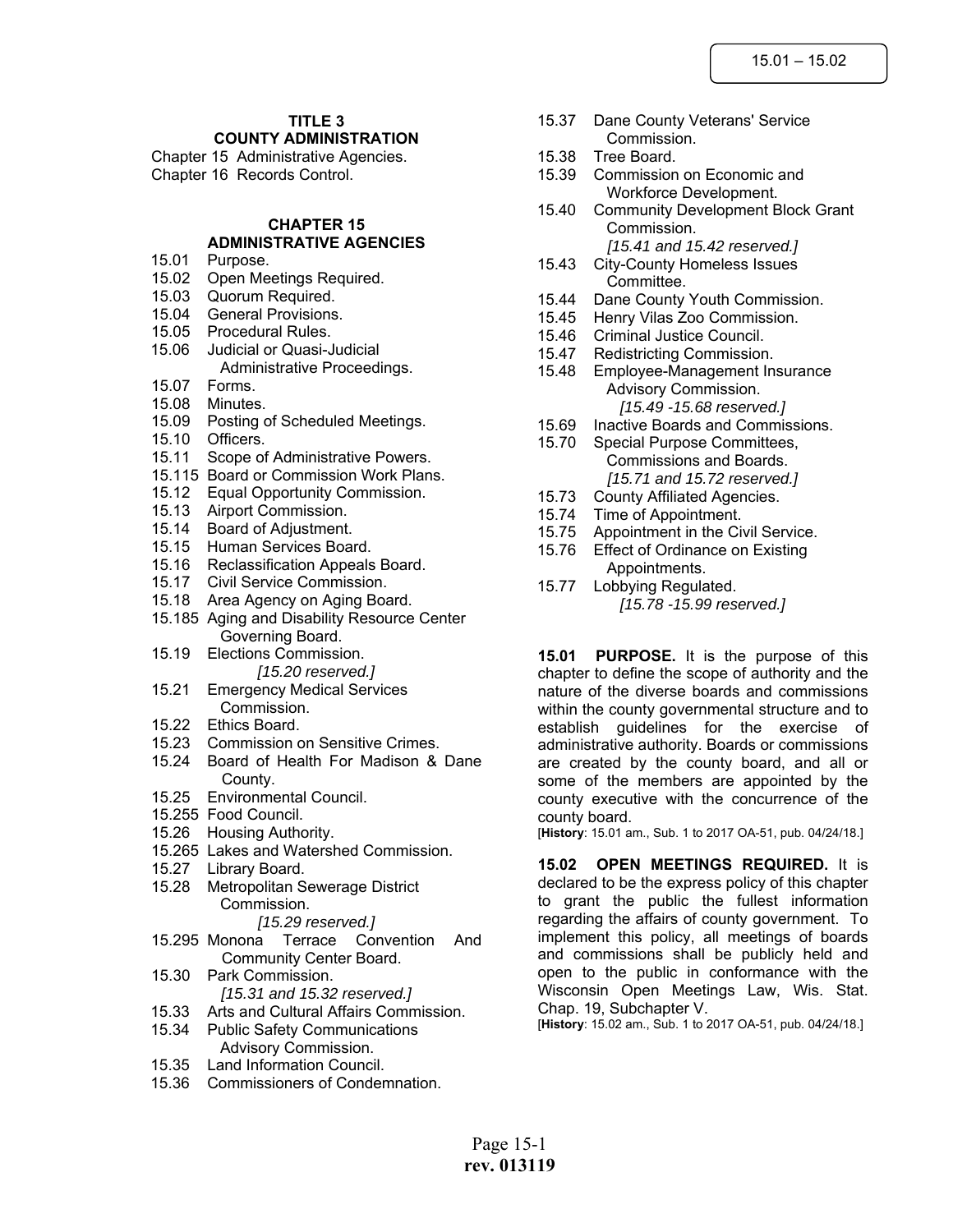**15.03 QUORUM REQUIRED.** No action of a board or commission shall have any force or effect unless such action was taken by a quorum of its members. Unless otherwise specified by law, a quorum shall mean the majority of the duly appointed and qualified membership of the board or commission present in-person at the meeting in which the action is considered. The fact that one or more members abstain from voting on a particular question shall not void an otherwise legitimate quorum.

[**History**: 15.03 am., Sub. 1 to 2017 OA-51, pub. 04/24/18.]

## **15.04 GENERAL PROVISIONS.**

**(1)** A board or commission may use information, conferences and consultations as a means of obtaining information and viewpoints and the advice of interested persons.

**(2)(a)** All subcommittees in existence as of the effective date of this ordinance shall be dissolved on December 31, 2017 unless continuation is approved by resolution adopted by the County Board and approved by the County Executive.

**(b)** Unless the resolution authorizing a subcommittee specifies a sunset date for the subcommittee, each subcommittee shall be dissolved unless reauthorized by resolution by December  $31<sup>st</sup>$  of the year following its most recent authorization.

**(3)** Nothing in this section shall be construed to authorize the agencies to enter into consultation contracts involving the expenditure of funds without the approval of the county board.

**(4)** Unless otherwise authorized by law, the county executive shall appoint all members to commissions and boards. Commissions and boards shall comply with the procedural requirements specified in this ordinance.

**(5)** For all boards and commissions the terms of members shall be established as hereafter provided:

**(a)** Unless otherwise required by law, citizen members shall serve staggered three year terms which shall end on the third Tuesday in April or as soon thereafter as a successor is appointed and qualified.

**(b)** The terms of county supervisor members shall be:

**1.** Two (2) years in length and shall coincide with their term of election, thus ending on the third Tuesday in April, if the terms of citizen members on the particular board or commission are three (3) years or less in length; or

**2.** The same number of years in length as the term of citizen members if such citizen member terms are four (4) years or longer. In the event of a term of four years or longer for county supervisor members, the completion of the term of such county supervisor member shall be contingent upon remaining a duly elected county supervisor.

**(c)** Unless otherwise prohibited by law, the term of any member of a board or commission whose membership is based on his or her status as a county board supervisor, shall automatically terminate as of the date on which he or she no longer holds the office of county board supervisor. This provision is not subject to subsection (2) of this section.

**(d)** Unless otherwise prohibited by law, the term of any member of a board or commission whose membership is based on his or her status as an official of a city, village or town shall automatically terminate as of the date on which he or she no longer holds the referenced municipal office or position. This provision is not subject to subsection (2) of this section.

**(e)** In any event, the term of a board or commission member shall continue until a successor is duly appointed and qualified.

**(f)** All appointments to fill vacancies occurring within a term shall be for the remainder of the unexpired term.

**(6)** Members of a board or commission who fail to attend three consecutive meetings without good and sufficient reason, shall be removed at the discretion of the Dane County Executive. The board or commission chair shall notify the County Executive if a member is subject to removal under this subsection.

**(7)(a)** To the extent permitted by law, all nonsupervisor members of boards or commissions organized under this chapter shall be compensated at the same per diem rate as is paid to county board supervisors for each day an agency meeting is attended, to a maximum of sixty (60) meetings per year for any one agency.

**(8)** Per diems shall not be authorized in the following instances:

**(a)** For any elected official of any city, village or town who serves on an administrative agency in an official capacity as a representative of his or her municipality;

**(b)** For county personnel, other than supervisors, except that the county employee member of the equal opportunity commission shall be compensated as are other commission members for attending meetings occurring at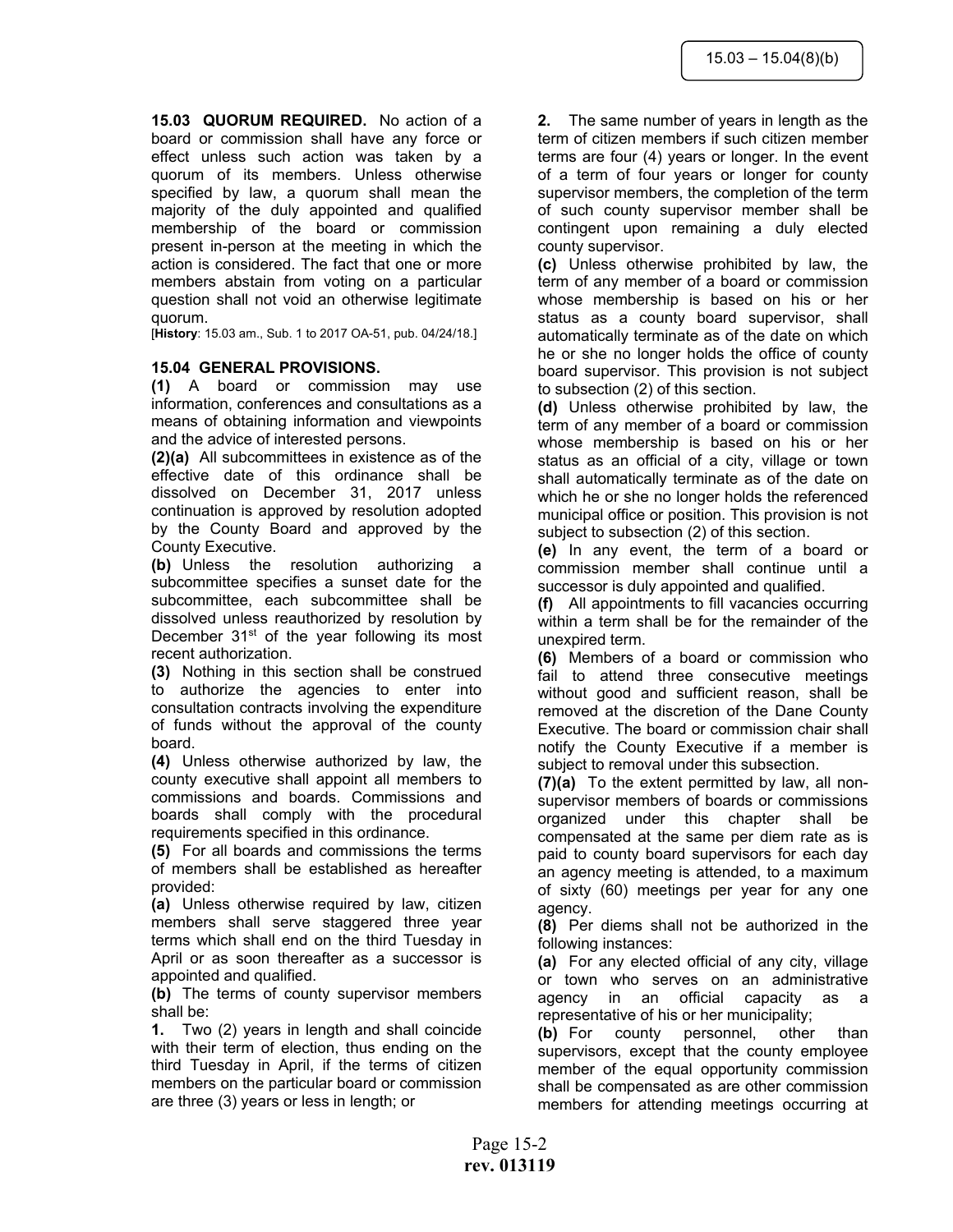times when the employee-member is not in pay status.

**(9)** Any member of a board or commission claiming meeting payments or expenses, or both, shall submit a completed claim form to the controller before payment is made. The controller is hereby authorized to return to any claimant any incomplete, inaccurate or illegible claim and no meeting payments or expenses shall be paid until the claim is completed according to the requirements of the claim form. Except no claim shall be paid without finance committee approval if submitted more than 45 days after the month in which the meeting occurred.

**(10)** Unless otherwise expressly provided, members of boards and commissions shall receive mileage reimbursement for attending meetings equal to that paid county officials and employees.

[**History**: 15.04 am., Sub. 1 to 2016 OA-73, pub. 06/28/17; (1) and (2) am., (4) – (10) cr., Sub. 1 to 2017 OA-51, pub. 04/24/18.]

**15.05 PROCEDURAL RULES.** Unless otherwise required by statute, boards and commissions will follow county board procedural rules in Chapter 7. All questions not covered by county board rules shall be governed by the most recent edition of Robert's Rules of Order.

[**History**: 15.05 am., Sub. 1 to 2017 OA-51, pub. 04/24/18.]

**15.06 JUDICIAL OR QUASI-JUDICIAL ADMINISTRATIVE PROCEEDINGS. (1)** This section applies in every case where the board or commission decision is required by law to be made on the record after notice and an opportunity for an agency hearing.

**(2)** All such interested persons, as determined by the board or commission itself (subject to any applicable law, court ruling or board order), shall be given notice and an opportunity to be heard in any judicial or quasi-judicial proceeding either in person or by an attorney of the person's choice.

**(a)** The notice, unless personal service is required by law, shall be served by certified mail and shall include:

**1.** A statement of the time, place and nature of the hearing;

**2.** A statement of the legal authority and jurisdiction under which the hearing is to be held;

**3.** A reference to the particular sections of the statutes and ordinances involved; and

**4.** A short, plain statement of the matters asserted by the proponent of this action which is to be decided in the proceeding.

**(b)** Opportunity shall be afforded all parties to respond and present evidence and argument on all issues involved.

**(c)** Unless otherwise precluded by law, informal disposition may be made of any contested case by stipulation, agreed settlement, consent order or default.

**(d)** The record of a judicial or quasi-judicial proceeding shall contain:

**1.** All pleadings, motions and intermediate rulings;

**2.** All evidence received or considered by the board or commission;

**3.** A statement of any matters officially noticed;

**4.** All questions and offers of proof, objections and rulings thereon;

**5.** All proposed findings and exceptions;

**6.** All decisions, opinions and reports by the officer or board or commission presiding at the hearing;

**7.** All staff memoranda and data submitted to the hearing officer or members of the board or commission in connection with their consideration of the case.

**(e)** Oral proceedings or any part thereof shall be transcribed at the request of any interested person. The cost of transcription shall be borne equally among the parties involved in the proceedings.

**(f)** Findings of fact shall be based exclusively on the evidence presented at the proceedings and on matters officially noticed.

**(3)** In all judicial or quasi-judicial proceedings, the following rules of evidence shall apply:

**(a)** Irrelevant, immaterial or unduly repetitious evidence shall be excluded;

**(b)** Hearsay evidence shall not be accepted unless direct evidence is not available and the hearsay evidence is otherwise reliable;

**(c)** Rules of privilege recognized by law shall be respected;

**(d)** Documentary evidence may be received in the form of copies of excerpts if the original is not available; and

**(e)** Notice may be taken of officially cognizable facts.

**(4)** A final decision of an a board or commission shall be in writing or stated on the record. All final decisions shall include findings of fact and conclusions of law, separately stated. Interested parties shall be notified either personally or by certified mail of any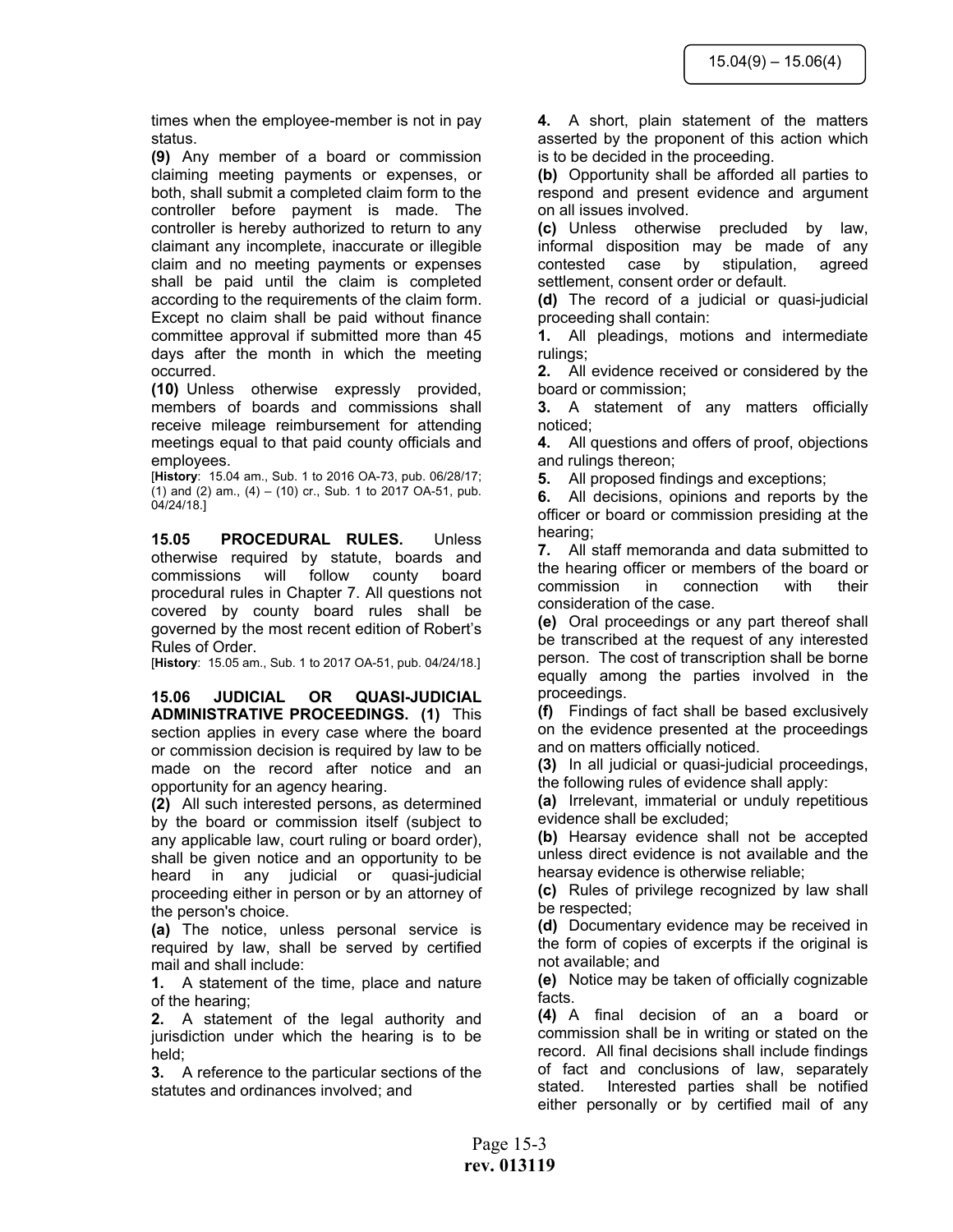decision or order. Upon request such notification shall include a copy of the decision or order.

**(5)** In any contested judicial or quasi-judicial proceedings, members or employees of the board or commission to render the decision or to make findings of fact and conclusions of law shall not communicate directly or indirectly with any party to the proceedings on any matter relating to the proceedings except upon notice and opportunity for all parties to participate.

**(6)** Any interested person who has exhausted all administrative remedies available within a board or commission and who is aggrieved by a final decision in a contested case is entitled to judicial review of the agency's decision by filing a petition for a writ of certiorari in accordance with section 252.04 of the Wisconsin Statutes within 30 days after the decision has been served.

[**History**: (1), (2), (4) – (6) am., Sub. 1 to 2017 OA-51, pub. 04/24/18.]

**15.07 FORMS.** Boards or commissions may prepare and utilize any forms which are necessary or desirable to the accomplishment of the objectives of the body and may require any person to utilize such forms as a prerequisite to initiating action by the body. [**History**: 15.07 am., Sub. 1 to 2017 OA-51, pub. 04/24/18.]

**15.08 MINUTES.** Minutes of all meetings of boards and commissions shall be kept by staff. [**History**: 15.08 am., Sub. 1 to 2017 OA-51, pub. 04/24/18.]

**15.09 POSTING OF SCHEDULED MEETINGS.**

**(1)** A copy of the agenda, including the time and place of the meeting and of the matters to be discussed, shall be given to the County Clerk by noon on the Friday prior to the week in which the meeting will occur for posting on the bulletin board in his or her office and such other place(s) in the City-County Building which provide prompt and sufficient notice to the public as soon as possible after scheduling. In the event that exceptional circumstances prevent a meeting from being posted by noon on Friday before the meeting is to occur, the agenda must be posted no less than 24 hours prior to the meeting and the County Clerk should be alerted immediately.

**(2)** No committee may take action on any item which has not been posted with the agenda as specified in subsection (6) hereof (24 hours notice) unless:

**(a)** A delay to comply with the provisions of subsection (6) hereof would result in needless

expense to Dane County, would endanger health or safety or would render any action of the committee meaningless, and

**(b)** There can be demonstrated a good faith effort to provide as much notice as possible to the public and the news media of the consideration of the item to be added to the agenda, and

**(c)** The special consideration is not an attempt to avoid the provisions of the Dane County Board rules, and

**(d)** Notice of the special consideration has been posted with the committee agenda for at least two hours as required by sec. 19.84(2), Wis. Stats.

**(3)** The minutes of any meeting during which an item receives such special consideration shall indicate that the consideration was an addition to the posted agenda and that the minimum posting requirements have been met.

**(4)** The procedures in this rule shall apply to meetings called under emergency situations insofar as practicable. In no case may an emergency meeting be held without at least a two hour notification and an attempt to inform the news media of the time, place and subject matter to be considered.

**(5)** Members constituting at least one less than a majority of the committee may call a meeting of the committee or place a particular item on the agenda if, after a request to do so, the chairperson fails or refuses to call a meeting or place any particular item on the agenda.

**(6)** In the event a scheduled meeting must be cancelled, the chairperson shall provide timely notification to the county clerk and other committee members and to the public. In the event a committee meeting is cancelled on the day of the scheduled meeting, the chair shall arrange for conspicuous written notice to be posted at the entrance of the location where the meeting was to be held, and on the county website.

**(7)** In order to encourage civic participation, meetings of County Board committees shall not be scheduled on holidays or on the day of any general election.

[**History**: (1) am., (2) – (7) cr., Sub. 1 to 2017 OA-51, pub. 04/24/18.]

**15.10 OFFICERS. (1)** Unless otherwise specified, each board or commission shall elect from among its membership a chairperson and vice-chairperson and shall assign the duties of each.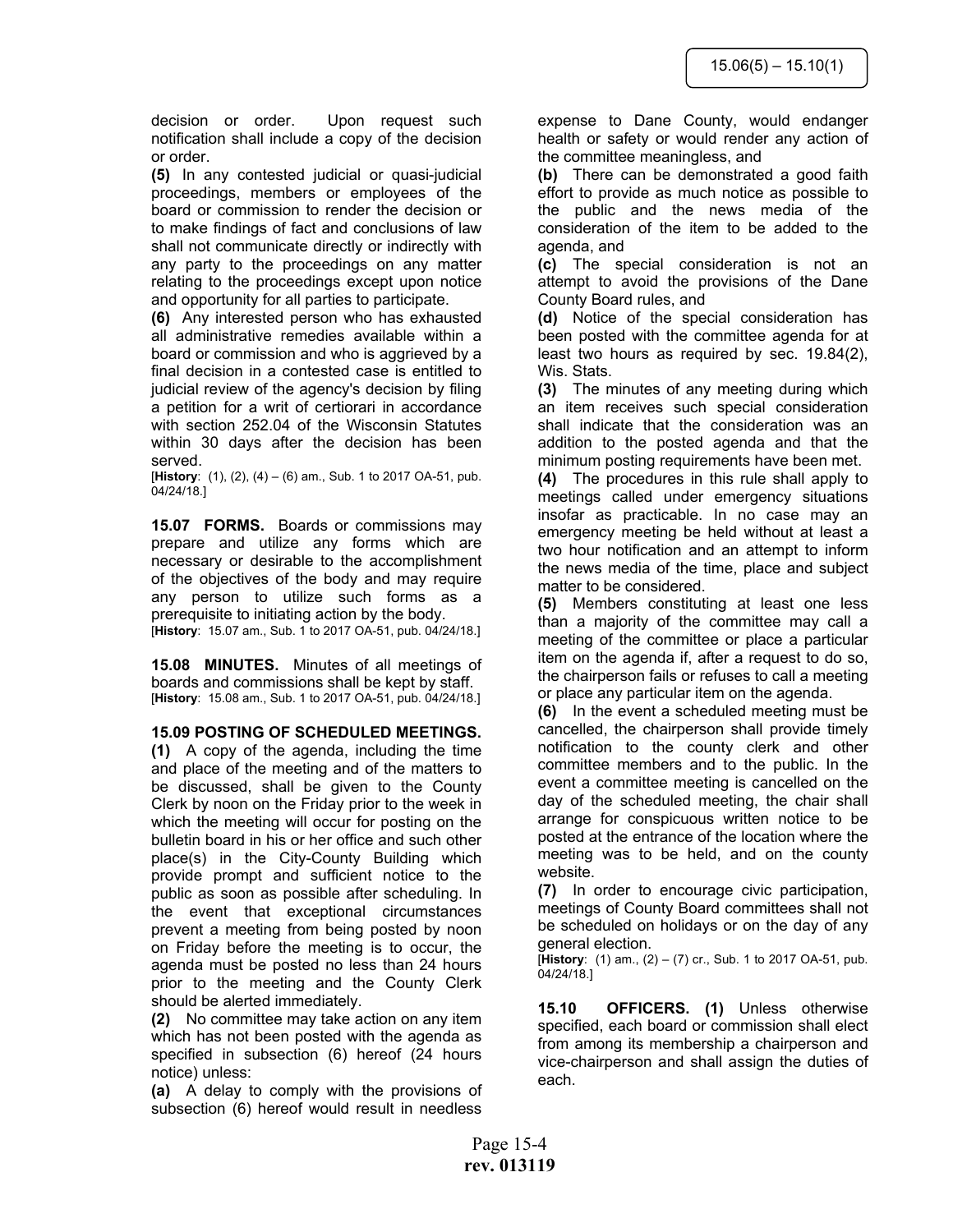**(2)** County board supervisors are eligible to serve as officers of administrative agencies, but the offices of chairperson and vice-chairperson may not both be held by supervisors unless by a unanimous vote of the administrative agency's members.

[**History**: 15.10 am., Sub. 1 to OA 33, 1995-96, pub. 07/17/96; (1) am., Sub. 1 to 2017 OA-51, pub. 04/24/18.]

**15.11 SCOPE OF ADMINISTRATIVE POWERS.** Boards and commissions shall exercise all of those powers specified in this chapter or otherwise provided by law, those powers reasonably implied by those specified powers and those powers which are essential to the carrying out of the specified powers.

[**History**: 15.11 am., Sub. 1 to 2017 OA-51, pub. 04/24/18.]

**15.115 BOARD OR COMMISSION WORK PLANS.** Every board or commission subject to this chapter, including subcommittees appointed pursuant to s. 15.04(2), shall submit an annual work plan to the County Board and the County Executive by September 1<sup>st</sup> of each

year. [**History**: 15.115 cr., Sub. 1 to 2016 OA-73, pub. 06/28/17; 15.115 am., Sub. 1 to 2017 OA-51, pub. 04/24/18.]

## **15.12 EQUAL OPPORTUNITY COMMISSION.**

**(1)** As used in this section:

**(a)** *Commission* means the equal opportunity commission.

**(b)** *Director* means the director of the office of equal opportunity or her or his designee.

**(2)** The commission shall consist of nine members. In making her or his appointments, the county executive shall give due consideration to a membership which reflects the gender, racial and ethnic characteristics of the Dane County community, including representatives of people with disabilities. At least two members shall be county supervisors. No more than one member shall be a Dane County employee.

**(3)** Commission members shall serve staggered three year terms.

**(4)** *Transitional provision*. Notwithstanding sub. (3), the county executive shall designate the initial terms of appointees so that three terms expire in each of the first two years and three in the third year. Appointments for unexpired terms shall be for the balance of the term only.

**(5)** The director shall be responsible for the preparation and submission of recommendations for an effective affirmative action plan to the commission and ultimately to the county board and county executive. The director shall provide the commission and its advisory committees with such staff assistance as may be required to carry out its functions.

**(6)** The commission shall advise the county executive and county board on ways in which county government can affirmatively create equal opportunity for the county's diverse citizenry, including county employees. This includes policy advice and oversight of the county's efforts to provide equal opportunity pursuant to chapter 19, which commits the county to take affirmative action to provide opportunities in employment and county contracting for groups that have been historically excluded from the county's workforce and contracting. The commission shall also advise and assist the county executive, county board, and county staff to promote full participation of traditionally underrepresented populations in broader community life, including opportunities related to employment throughout the Dane County economy, housing, recreation, economic development, and the social and political life of the community. The commission may initiate special projects to enhance opportunities for traditionally excluded groups; collaborate with a wide range of individuals and organizations in the county to provide positive means of engaging the community in equal opportunities; and design initiatives and support existing efforts to increase cooperation and enhance understanding among diverse populations. The commission shall also serve as a resource for county government on matters pertaining to the county's diverse population.

[**History**: (4) am., OA 8, 1985-86, adopted 10/17/85; (1) am., OA 6, 1986-87, adopted 08/21/86; (1) and (5) am. and (6) cr., Sub. 1 to OA 46, 1993-94, pub. 05/16/94; (1) and (5) am., OA 36, 1995-96, pub. 01/16/96; 15.12 am., OA 17, 1999-2000, pub. 12/14/99; (7) rescinded, Sub. 1 to 2017 OA-51, pub. 04/24/18.]

**15.13 AIRPORT COMMISSION**. **(1)** The airport commission shall consist of nine members. Five of the members shall be county board supervisors, three of whom shall be appointed from districts with the majority of their populations residing within the City of Madison and two of whom shall be appointed from districts with the majority of their populations residing outside the City of Madison. At least one of the city supervisors shall be appointed from District 2, 6, 12, 17, 18, 21 or 22. Four members shall be citizen members, one of whom shall reside in the City of Madison, east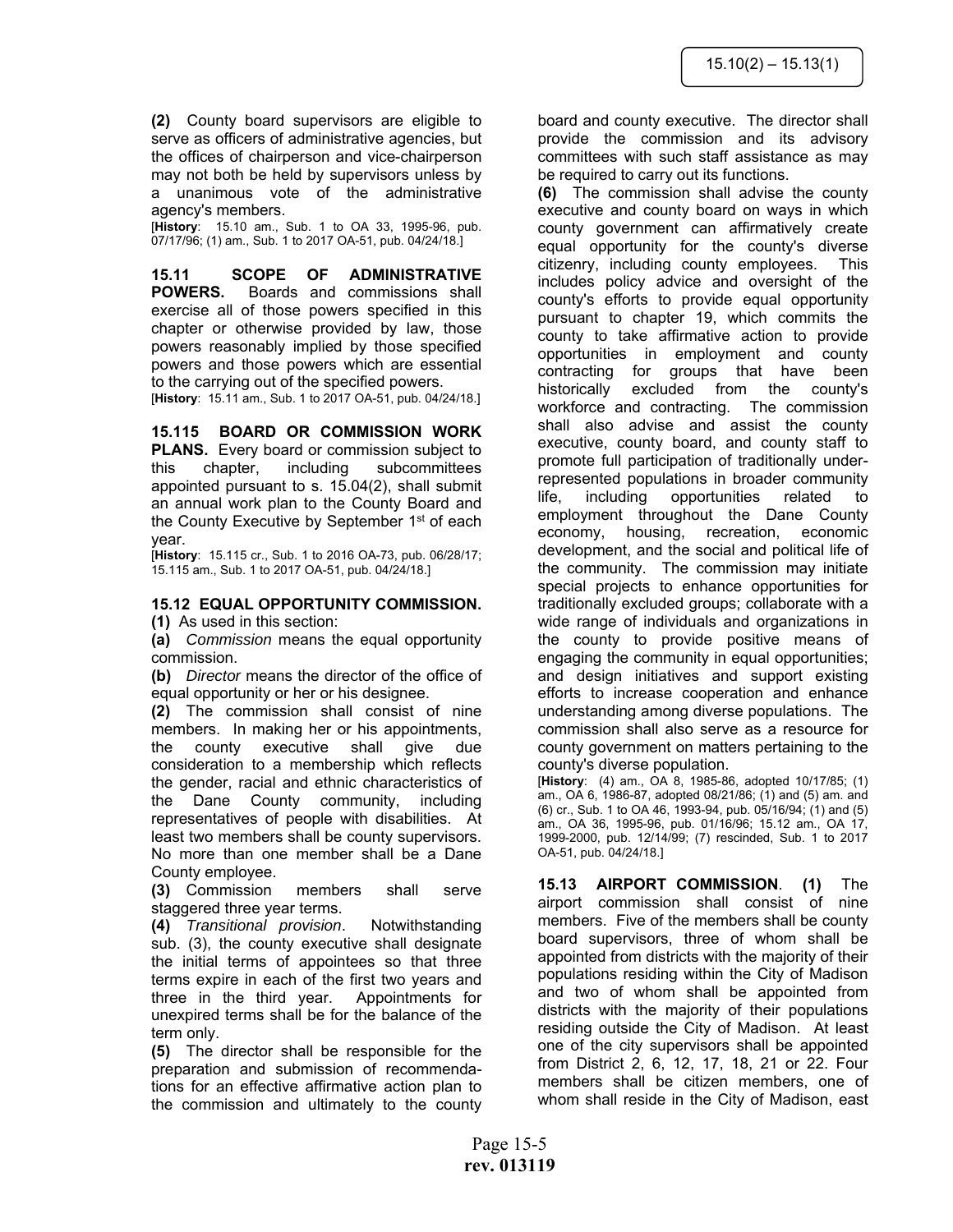of the Capitol, and one of whom shall reside in the City of Madison, west of the Capitol, one of whom shall be from eastern Dane County outside the City of Madison, and one of whom shall be from western Dane County outside the City of Madison.

**(2)** County supervisor members shall serve two-year concurrent terms ending on the third Tuesday in April of even-numbered years or as soon thereafter as successors are appointed and qualified. Citizen members shall serve three-year terms which shall expire on June 30 or as soon thereafter as a successor is appointed and qualified. To stagger the terms of citizen members, two such members shall be appointed in one year and one in each of the other two (2) years of the three-year term cycle. **(3)** The members of the commission shall receive meeting payments in the amount set forth in section 6.03(2), and mileage payments at the rate set forth in section 6.05.

**(4)** The airport director and members of his or her staff shall provide information to the commission regarding the planning, development and operation of airport facilities. The commission may call upon the director to provide such staff assistance as may be required to carry out its functions.

**(5)** The commission shall advise the director, the executive and the county board with regard to planning, development and operation of the airport within budgetary guidelines and legal requirements. The director shall submit a quarterly report of all income and operating expenses to the county board, including a statement regarding the overall condition of airport properties. The director shall annually prepare a recommended operating budget for the airport and submit it to the county executive for his or her use in preparation of the county executive's budget.

**(6)** The commission may authorize such real property leases as it determines to be in the best interest of Dane County provided that further approval by the county board shall be required for all leases which are not exempt leases under s. 28.05(6).

[**History**: 15.13 am., Sub. 1 to OA 19, 1993-94, pub. 10/18/93; (7) cr., OA 36, 1997-98, pub. 06/16/98; (1) and (3) am., OA 34, 2002-03, pub. 04/23/03; (1) am., OA 9, 2012-13, pub. 07/03/12; (7) rescinded, 2017 OA-44, pub. 03/30/18; (1) am., Sub. 1 to 2017 OA-51, pub. 04/24/18.]

**15.14 BOARD OF ADJUSTMENT. (1)** The board of adjustment shall consist of five members and two alternate members who shall reside in Dane County outside of the

incorporated areas, but not more than one member shall reside in the same town.

**(2)** The members shall serve staggered threeyear terms which shall expire on June 30th or as soon thereafter as their successors are appointed and qualified. The alternate members shall serve staggered two-year terms which shall expire on June  $30<sup>th</sup>$  or as soon thereafter as their successors are appointed and qualified. To stagger the terms of members, one member shall be appointed in one year and two members shall be appointed in each of the other two years of the three-year cycle. To stagger the terms of alternate members, one member shall be appointed each year of the two-year cycle.

**(3)** Annually, the county executive shall designate one of the alternate members as the first alternate and the other as the second alternate. The first alternate shall act, with full power, only when a member of the board of adjustment refuses to vote because of a conflict of interest or when a member is absent. The second alternate shall act only when the first alternate refuses to vote because of a conflict of interest or is absent, or if more than one member of the board of adjustment refuses to vote because of a conflict of interest or is absent.

**(5)** The board of adjustment may call upon the zoning administrator to provide such staff assistance as may be required to carry out its functions.

**(6)** The board of adjustment shall exercise the following powers and responsibilities:

**(a)** To hear and decide appeals where it is alleged that there has been an error in any order, requirement, decision or determination made by the zoning administrator in the enforcement of the zoning ordinance or section 59.97 of the Wisconsin Statutes;

**(b)** To hear and decide petitions for special exceptions to the terms of the zoning ordinance upon which the board is required to pass under the provisions of the zoning ordinance; and

**(c)** To authorize upon appeal in specific cases such variance from the terms of the ordinance as will not be contrary to the public interest, where, owing to special conditions, a literal enforcement of the provisions of the ordinance will result in unnecessary hardship, and that the spirit of the ordinance shall be observed and substantial justice done.

[**History:** 15.14 am., OA 9, 2008-09, pub. 09/16/08; (4) rescinded, OA 45, 2012-13, pub. 05/14/13.]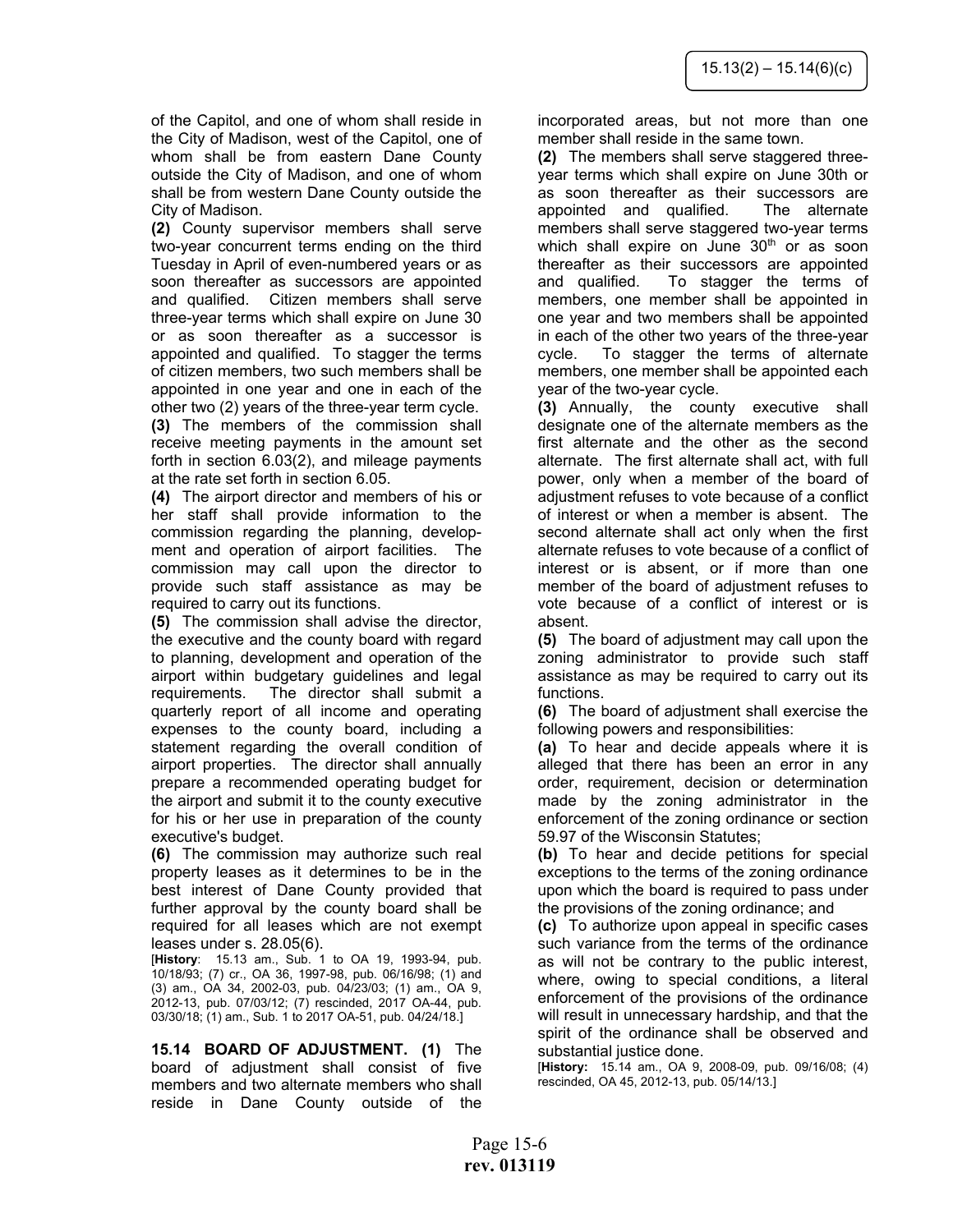**15.15 HUMAN SERVICES BOARD. (1)** The human services board shall consist of seven (7) to nine (9) members. Three (3) of the board's members shall be county board supervisors. One supervisor member shall also be a member of the health and human needs committee and one shall also be a member of the public protection and judiciary committee. One member shall be a member of the area agency on aging board at the time of appointment to the human services board. At least one member shall be either an individual, or a family member of an individual, who receives or has received human services. The remainder of the board's members shall be consumers of services or citizens-at-large. Members shall be chosen on the basis of recognized ability and demonstrated interest in human services. No public or private provider of services may be appointed.

**(2)** Citizen members shall serve three-year terms ending on the third Tuesday in April or as soon thereafter as successors are appointed and qualified.

**(4)** The human services board shall confer with the director of the human services department and members of his or her staff and may call upon the director to provide such staff assistance as may be required to carry out its functions.

**(5)** The human services board shall exercise all the duties and powers specified in section 46.23(5m) of the Wisconsin Statutes, which include short and long range planning, budget advice and policy analysis. The human services board and its committees shall be advisory to the health & human needs committee of the county board on major issues and with respect to planning, budget, policy and program evaluation matters. The human services board, jointly with the health & human needs committee, shall commit to a long-range planning and strategic policy process that incorporates mechanisms to assure the broadest and most effective consumer and citizen involvement in determining priorities, policies and effective service.

**(6)** There is created the long term support committee which shall consist of 9 members. Five members must be consumers receiving long term community support services or a relative or guardian of such a consumer, each of whom represents one of the following groups: (a) frail elderly persons, (b) physically disabled persons, (c) developmentally disabled persons, (d) chronically mentally ill persons,

and (e) chemically dependent persons. At least one member shall be a member of the county board. One member shall be a member of the human services board and one member shall be a member of the commission on aging. Members shall be chosen on the basis of interest in providing long term support services for the frail elderly and disabled persons. The long term support committee shall review and approve the county's community options plan and meet the requirements for a long term support committee specified in s. 46.27(4), Stats. The committee shall also advise the health & human needs committee of the county board and the human services board on long term support, Badger Prairie Health Care Center and other program areas pertaining to the operation of the adult community services division of the Dane County Human Services Department in policy planning and budgetary matters.

[**History**: recr., Sub. 1 to OA 8, 1989-90, pub. 07/18/89; (9) cr., Sub. 1 to OA 11, 1990-91, pub. 10/12/90; (1), (5) and (6) am. and (7) rep., Sub. 2 to OA 2, 1994-95, pub. 07/26/94; (9) rep., OA 13, 1995-96, pub. 09/19/95; (6) am., OA 9, 1996-97, pub. 07/23/96; (1) am., OA 3, 1999-2000, pub. 08/03/99; (1) am., OA 55, 2007-08, pub. 06/19/08; (1) and (2) am., OA 37, 2012-13, pub. 01/22/13; (3) rescinded, OA 45, 2012-13, pub. 05/14/13; (1) and (2) am., (8) rescinded, Sub. 1 to 2017 OA-51, pub. 04/24/18.]

**15.16 RECLASSIFICATION APPEALS BOARD. (1)** The reclassification appeals board shall consist of three members who shall elect a chairperson. The members shall have expertise in personnel management and not hold elected county office. In making appointments to the board, the county executive shall solicit names of prospective appointees from the county board's personnel and finance committee and appropriate community organizations.

**(2)** Members shall serve three-year staggered terms ending June 30 or as soon thereafter as a successor is appointed and qualified. Original appointments to the board shall be for staggered terms so that one term shall expire in 1996, one in 1997 and one in 1998, the county executive to designate the length of each appointee's term at the time of appointment. Appointments to fill vacancies after the original appointments shall be for terms of three years each. All appointments are subject to county board confirmation.

**(3)** The director of administration shall provide the board with such staff assistance as may be required to carry out its functions.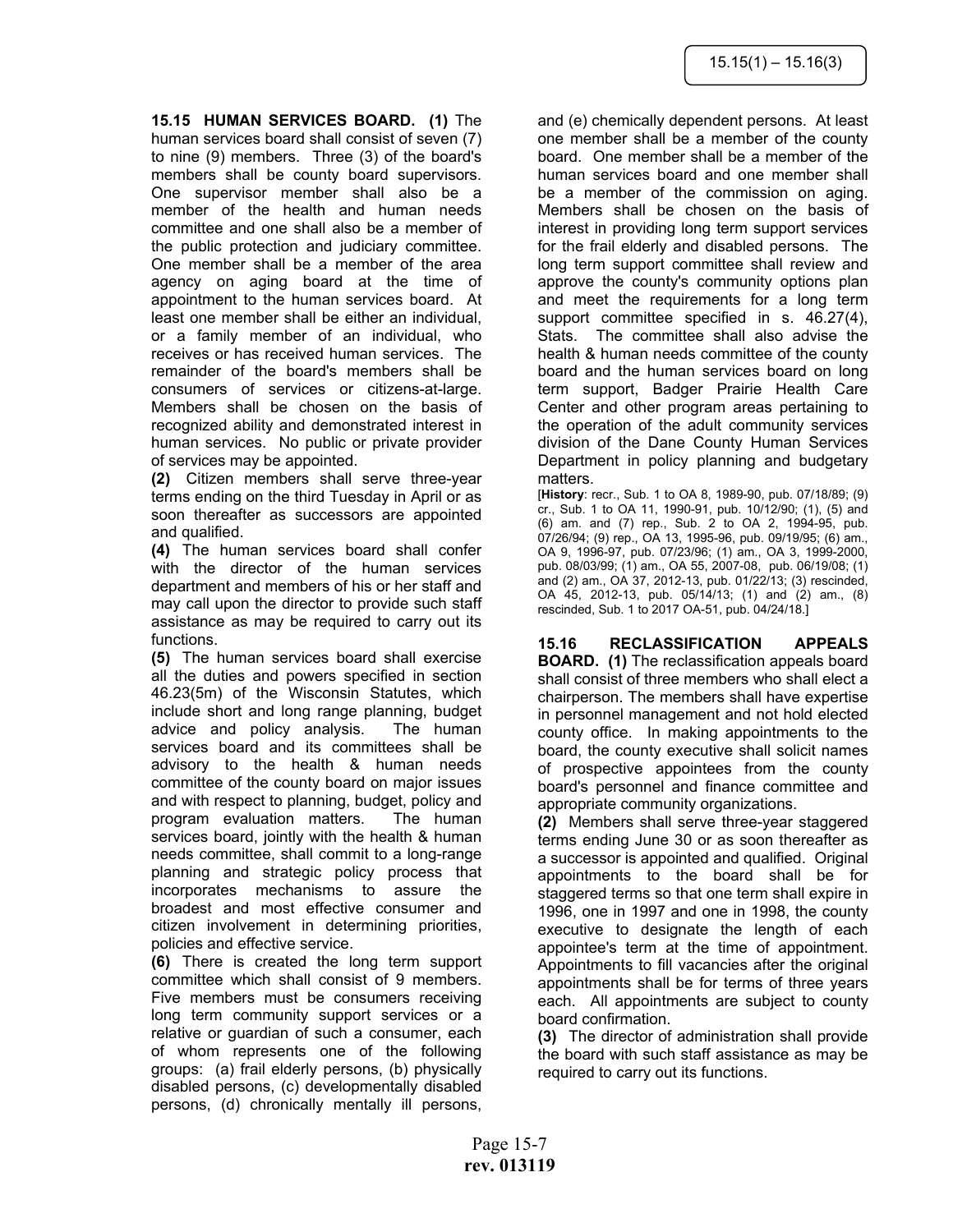**(4)** The board shall have authority to hear appeals by employees of reclassification request denials made by the department of administration and to make recommendations on the disposition of such appeals to the county executive who shall make the final decision. [**History**: cr., Sub. 1 to OA 12, 1995-96, pub. 10/17/95.]

[**History**: 15.165 rescinded, Sub. 1 to 2017 OA-51, pub. 04/24/18.]

**15.17 CIVIL SERVICE COMMISSION. (1)** The civil service commission shall consist of four members and a chairperson. The commissioners and chairperson shall be informed and supportive of the civil service merit system in public employment and at least two of the commissioners shall have experience in personnel administration. The chairperson shall be an attorney licensed to practice law in this state and familiar with the conduct of administrative proceedings. The commissioners and chairperson shall hold no other elected or appointed office in government or in a political party or labor organization.

**(2)** The chairperson and commissioners shall all serve three-year staggered terms ending June 30 or as soon thereafter as each of their respective successors is appointed and qualified. To stagger the terms of the five members, one commissioner shall be appointed in one year and two commissioners in each of the other two (2) years of the three-year term cycle.

**(4)** The director of the department of administration shall provide the commission with such staff assistance as may be required to carry out its functions.

**(5)** The commission shall have authority to hear all appeals by employees within the classified service from decisions by an appointing authority with respect to disciplinary action taken against an employee, refusal to grant a merit increase, refusal to credit overtime allegedly worked or refusal to rehire a former employee on a reemployment list. The commission shall have exclusive jurisdiction to hear all such appeals except that employees shall have the right, through the collective bargaining process, to establish other procedures to decide disputes based upon the interpretation or application of any collective bargaining agreement. If, however, an employee or a duly authorized union representative elects to appeal a decision of an appointing authority through the applicable union grievance procedure, the commission shall have no jurisdiction to review the same decision.

**(6)** Considering its caseload at the time an appeal is pending, the commission chairperson may direct that any evidentiary hearing or hearings relative to any particular appeal be conducted by one of its members acting as a hearing officer for and on behalf of the commission. If no member is available to act under this subsection, the chairperson may appoint a duly licensed attorney to act as a hearing officer. A hearing officer appointed under this section shall preside at any adversarial proceeding, rule on evidentiary matters and on motions, and shall draft proposed findings of fact and a recommended order for the commission, which shall make the final determination.

**(7)** At hearings conducted by a hearing officer either party may request, or the commission may order, that the proceedings be videotaped. In the event videotaping is requested or ordered, the cost thereof shall be apportioned between the parties in the same manner as is the cost of court reporting services.

**(8)** Notwithstanding sub. (3) hereof, a person acting as a hearing officer under sub. (6) shall be paid at the rate of \$100 per day.

[**History**: (2) am. and (6), (7) and (8) cr., OA 36, 1994-95, pub. 04/17/95; (3) rescinded, OA 45, 2012-13, pub. 05/14/13.]

#### **15.18 AREA AGENCY ON AGING BOARD**.

**(1)** The area agency on aging board shall consist of at least nine members, no more than 49% of whom shall be county board supervisors, and a majority of whom shall be over sixty years of age. All appointees shall have a recognized ability and demonstrated interest in services for older individuals. Membership should be representative of the diverse older population of Dane County. At least one member of the board shall be a county board supervisor serving on the county board's health & human needs committee.

**(4)** The board may call upon the older adults services coordinator to provide such staff assistance as may be required to carry out its functions.

**(5)** The board shall serve in an advisory capacity to the county executive and the health & human needs committee.

**(6)** The board is designated as the planning, policy and advocacy body of the Dane County Area Agency on Aging of Dane County. The board's powers and duties shall include the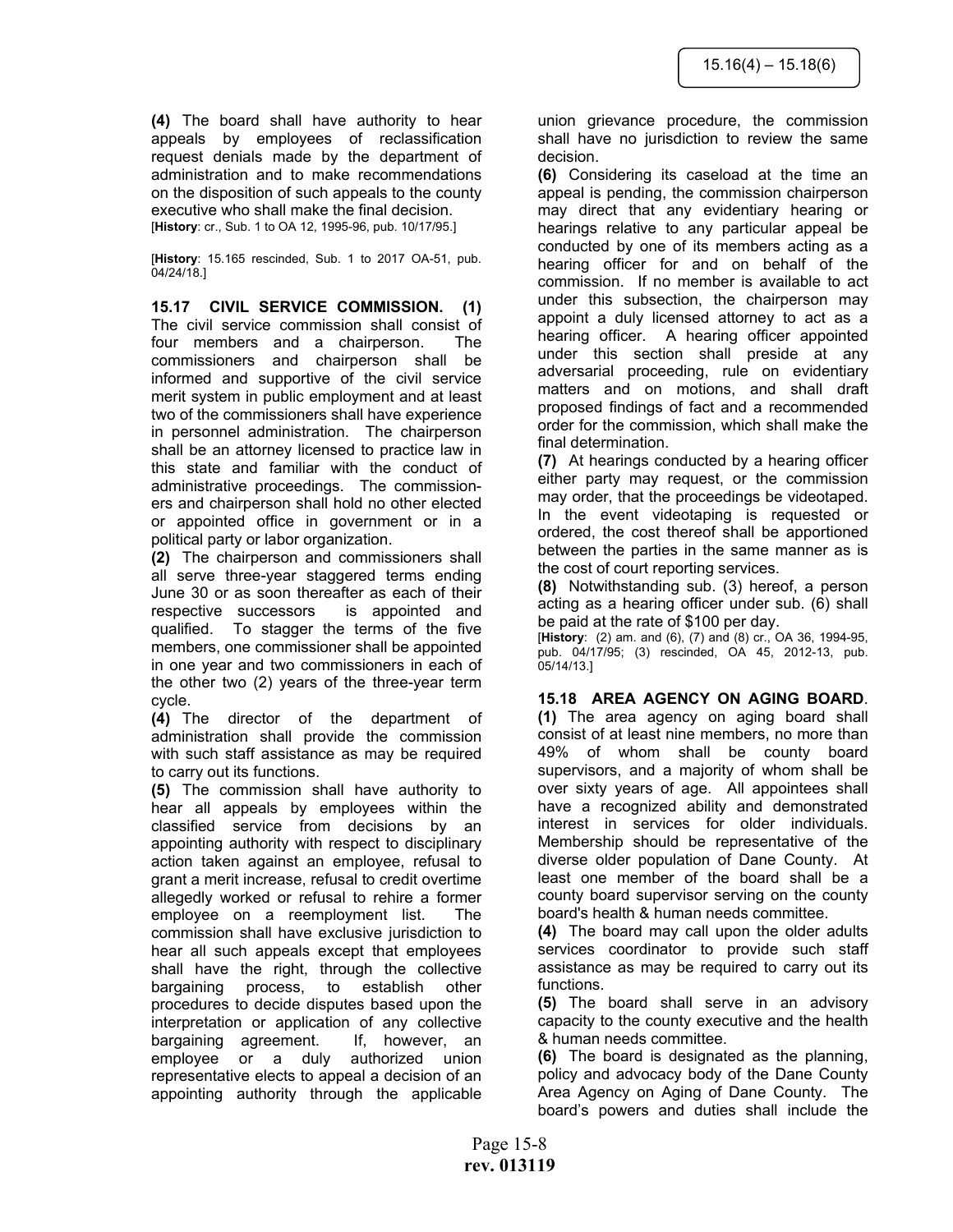following, subject to county executive and county board authorization to review program budgets and contracts:

**(a)** develop and approve an area agency on aging plan in accordance with state and federal regulations;

**(b)** consistent with federal and state laws, regulations and policies, establish policies and procedures for all programs of the AAA;

**(c)** approve the annual budget for Older Americans Act funds and other revenues allocated to the area agency on aging by the State of Wisconsin;

**(d)** monitor all programs and services for older adults which are either directly provided or purchased by Dane County;

**(e)** investigate the needs of senior citizens and existing programs which serve those needs including, but not limited to, holding public hearings;

**(f)** provide a public information and advocacy service for the senior citizens of Dane County; and

**(g)** review the annual budget proposed by the department of human services and make recommendations to the county executive and the health & human needs committee regarding that budget.

[**History**: (1), (4), (6) and (7) am., Sub. 1 to OA 47, 1987- 88, pub. 05/03/88; 15.18 rep. and recr., OA 13, 1990-91, pub. 10/12/90; (1) and (2) am., OA 29, 1993-94, pub.  $12/10/93$ ;  $(1)$ ,  $(5)$  and  $(6)$  am., OA 13, 1998-99, pub. 11/18/98; (1) am., OA 3, 1999-2000, pub. 08/03/99; 15.18 am., OA 26, 2003-04, pub. 02/02/04; (3) rescinded, OA 45, 2012-13, pub. 05/14/13; (2) rescinded, Sub. 1 to 2017 OA-51, pub. 04/24/18.]

**15.185 AGING AND DISABILITY RESOURCE CENTER GOVERNING BOARD. (1)** There shall be a governing board for the Dane County Aging and Disability Resource Center, otherwise known as the ADRC. The board will oversee the mission, goals, policies and procedures of the ADRC, including:

**(a)** Annually gathering information from consumers and providers of long-term care services and other interested persons concerning the adequacy of long-term care services offered in the county.

**(b)** Identifying any gaps in services, living arrangements and community resources needed by client groups served by the ADRC.

**(c)** Identifying potential new sources of community resources and funding for needed services.

**(d)** Recommending strategies for building local capacity to serve client groups served by the ADRC.

**(e)** Reviewing the number and types of grievances and appeals concerning the longterm care system services by the ADRC to determine if a need exists for changes.

**(f)** Reporting findings and recommendations to the appropriate staff, committee, board or other political body.

**(2)** Members of the ADRC governing board shall be appointed by the County Executive and approved by the County Board of Supervisors, and shall serve staggered three-year terms. Initial appointments will vary between one and three years. Members may serve until a replacement has been confirmed. The ADRC governing board shall consist of 11 members who shall reflect the ethnic and economic diversity of Dane County. Composition of the board shall include:

**(a)** At least six members who belong to a client group served by the ADRC, their family members, guardians, or other advocates. At least three members of this group of representatives shall represent older adults, two shall represent developmentally disabled adults and one shall represent adults with physical disabilities. Per State requirements none of these members can be County Board Supervisors.

**(b)** At least one County Board Supervisor who is a member of Health & Human Needs Committee.

**(3)** No member of ADRC governing board may have a financial interest in or serve on the governing board of an organization that administers a program serving the client groups served by the ADRC, nor may any family member of such a person likewise serve on the board.

[**History**: cr., OA 2, 2012-13, pub. 05/30/12.]

**15.19 ELECTIONS COMMISSION. (1)** The elections commission shall consist of five members who shall elect a chairperson. The members shall be nonpartisan and shall not hold elected office or actively participate in any political campaign for county office or on a county referendum question while serving on the commission.

**(a)** As used in sub. (1) *actively participate* means to endorse a candidate, design, pay for or distribute campaign literature, serve on a campaign committee, advise a candidate for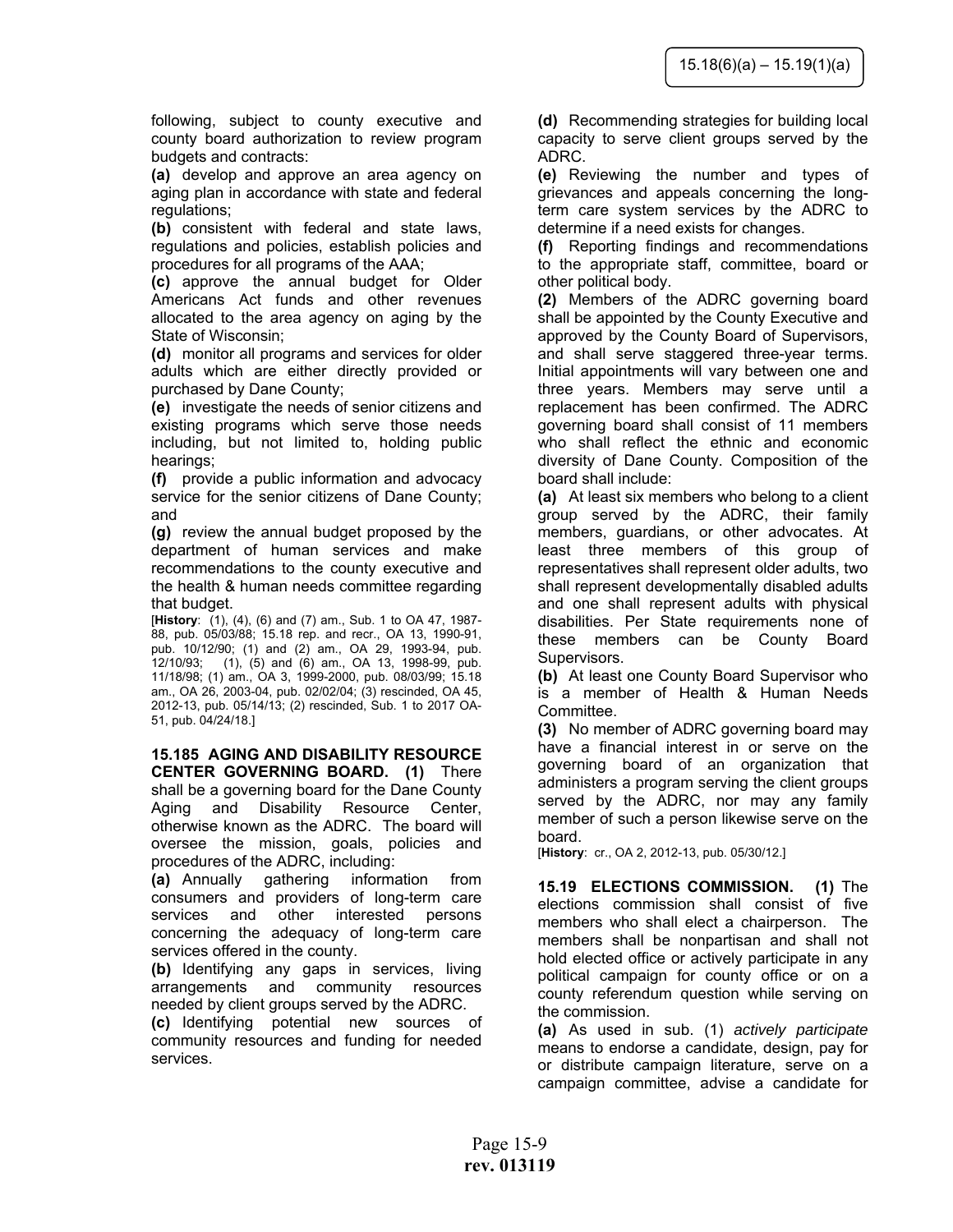office, or contribute more than \$20 toward a candidate for office or a referendum committee. **(b)** Sub. (1) shall not be construed to prohibit a member from voting for a candidate or on a referendum question while serving on the commission.

**(2)** Members shall serve three-year staggered terms ending June 30 or as soon thereafter as a successor is appointed and qualified. Original appointments to the commission shall be for staggered terms so that one term shall expire in 2004, two in 2005 and two in 2006, the county executive to designate the length of each appointee's term at the time of appointment. Appointments to fill vacancies after the original appointments shall be for terms of three years each except that appointments to fill unexpired terms shall be for the balance of the term. All appointments are subject to county board confirmation by a two-thirds vote.

**(3)** The county clerk shall provide the commission with such staff assistance as may be required to carry out its functions.

**(4)** The commission shall provide a neutral forum to hear and promptly respond to complaints of election law violations. The commission shall identify frivolous charges and assemble information on charges that may be more substantial. The commission shall have authority to hold hearings, gather information and advise the county clerk whether there may be an election law violation to report to the district attorney. The county clerk shall make the final decision on referral to the district attorney; the clerk is not bound by the recommendations of the commission. The commission shall have no power to impose any penalty. This section shall not be construed to limit in any fashion the right of any person, either individually or as part of a group, to report to the county clerk or the district attorney any possible election law violations.

**(5)** The commission shall meet at the call of its chairperson.

**(6)** This section shall not be construed to limit in any fashion whatsoever the county clerk's authority to refer an apparent election law violation to the district attorney irrespective of the recommendations of the commission, nor shall it be construed to require the clerk to refer an apparent election law violation to the commission before referring it to the district attorney.

[**History**: cr., Sub. 1 to OA 5, 1998-99, pub. 12/29/98, eff. 12/30/98; commission ceased to exist as of 12/30/02, per non-code provision (see below); 15.19 recr., OA 15, 2003- 04, pub. 09/12/03.]

[**History**: 15.195 rescinded, Sub. 1 to 2017 OA-51, pub. 04/24/18.]

[**History**: 15.20 rescinded, Sub. 1 to 2017 OA-51, pub. 04/24/18.]

**15.21 EMERGENCY MEDICAL SERVICES COMMISSION**. **(1)** The emergency medical services commission shall consist of ten members, two of whom shall be members of the Dane County Board of Supervisors. Of the seven citizen members, one shall be the Dane County EMS Medical Director, one shall be the City of Madison Fire Department Medical Director, one shall be an emergency medical technician who has served or is serving in an administrative capacity with a local Dane County EMS District, one shall be an administrative representative of the Dane County hospital community and three shall be individuals with an interest in emergency medical services.

**(2)** A citizen member appointed in his or her capacity as a medical director shall continue to serve throughout the term of his or her contract as a medical director.

**(3)** The Dane County Department of Emergency Management shall provide such staff assistance as may be required to carry out the functions of the emergency medical services commission.

**(4)** The emergency medical services commission shall make recommendations and advise the Dane County Board of Supervisors and the Dane County Public Protection & Judiciary Committee on matters pertaining to a county-wide pre-hospital emergency medical services system including, but not limited to, the following:

**(a)** To provide quality assurance monitoring of pre-hospital emergency medical services system.

**(b)** To analyze, evaluate and make recommendations for improvements to the prehospital emergency medical services system.

**(c)** To analyze, evaluate and make recommendations on EMS issues related to public safety communications.

**(d)** To develop, implement and monitor training programs designed to meet the needs of the pre-hospital emergency medical services system.

**(e)** To provide assistance to Dane County area ambulance services.

**(f)** To assist in county coordination of emergency medical services disaster planning and response.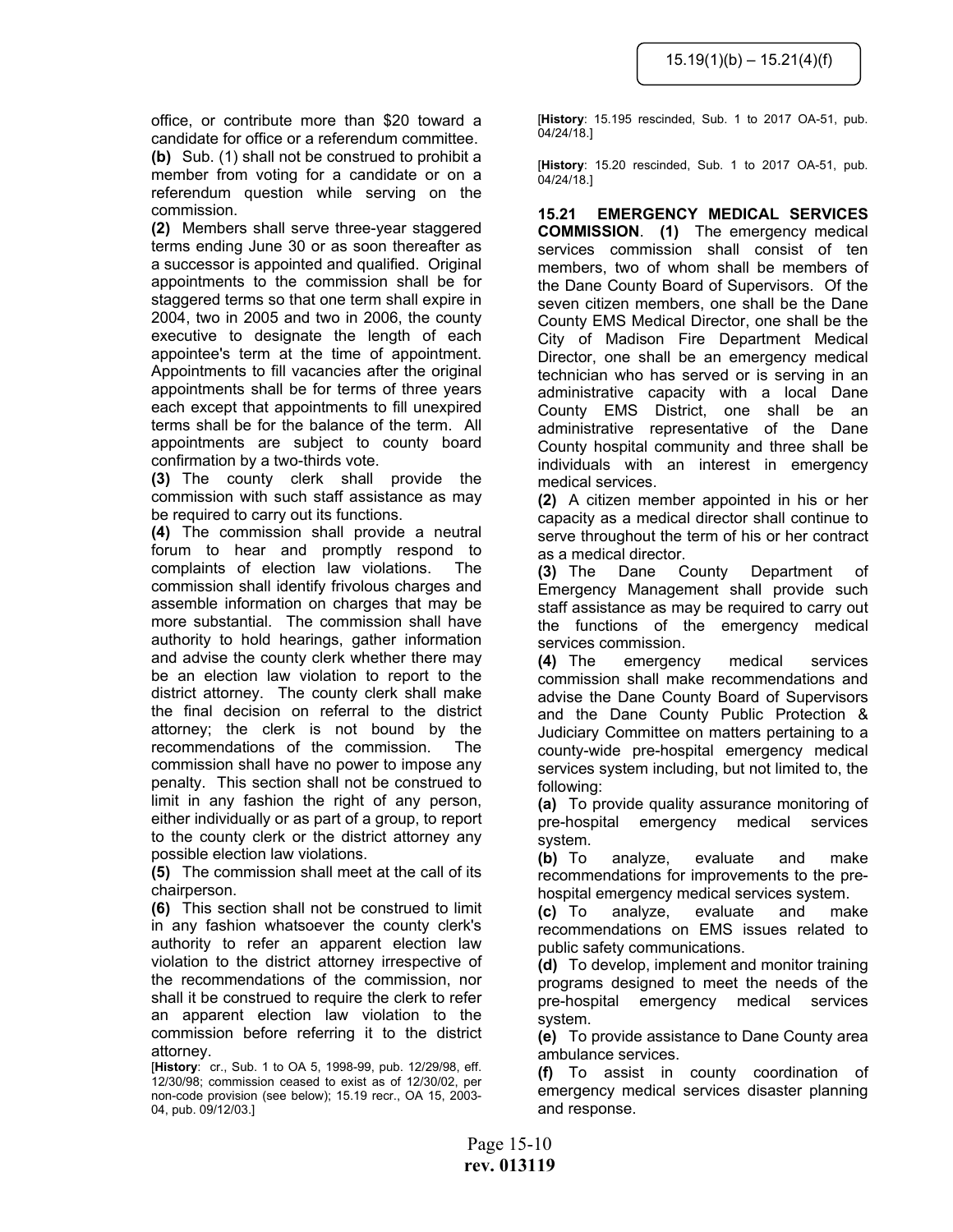**(g)** To promote programs directed at prevention of injury and disease.

**(h)** To serve as a contact for the various federal, state and area EMS-related agencies, as well as EMS agencies in contiguous counties.

**(8)** The commission shall make recommendations and advise the Dane County Board of Supervisors, the board's designated standing committee and the public safety communications advisory board on matters pertaining to:

**(a)** the training of persons dispatching emergency medical services to county residents;

**(b)** procedures used by such persons in the course of performing those duties;

**(c)** quality assurance for emergency medical dispatching by the county's public safety communications center; and

**(d)** such other matters relating to emergency medical communications services as may be required to comply with statutory and licensing requirements and regulations of state and federal agencies.

[**History:** 15.21 am., OA 33, 1987-88, pub. 02/16/88; (4) am., (7)(c) cr. and (c)-(g) renum., OA 36, 1988-89, pub. 04/19/89; (1) am., OA 39, 1990-91, pub. 03/21/90; (1) am. and (8) cr., OA 29, 1989-90, pub. 05/16/90; (2) am., (2m) cr., and (3) rep., OA 29, 1989-90, pub. 05/16/90, eff. 01/01/91; 15.21 am. and renum., Sub. 1 to 2017 OA-51, pub. 04/24/18.]

**15.22 ETHICS BOARD. (1)** The ethics board shall consist of five members, composed of persons who have not made any contribution to any campaign for county elective office or otherwise actively participated in such a campaign while serving on the ethics board or within the 12 month period immediately preceding appointment to the ethics board. Contributions to or participation in campaigns for judicial office or for district attorney are not campaigns for county elective office within the meaning of this subsection. All appointees shall be subject to county board confirmation. The chairperson shall be elected by the ethics board members. At least one member shall have demonstrated experience or training in the requirements of due process as applied in judicial or quasi-judicial proceedings. The members shall hold no elected or appointed office in government or in a political party. The corporation counsel shall provide legal assistance as the board may request in the conduct of its proceedings.

**(2)** Members shall serve two-year concurrent terms ending on the third Tuesday in April of even-numbered years.

**(4)** The ethics board may call upon the director of administration for such staff assistance as may be required to carry out its assigned functions.

**(5)** The board shall have the duties and responsibilities prescribed for it in chapter 9 and in addition shall bi-annually in October of oddnumbered years prepare a summary of chapter 9 provisions for distribution to the public.

**(6)** Consistent with section 19.59(2)(d), Wis. Stats., the board may issue subpoenas, administer oaths and investigate violations of chapter 9 on its own motion or upon complaint by any person.

[History: am., OA 33, 1987-88, pub. 02/16/88; am., OA 4, 1992-93, pub. 07/29/92; am., Sub. 1 to OA 12, 1994-95, pub. 03/29/96, eff. 05/28/96; (1) am., OA 35, 2008-09, pub. 02/19/09; (3) rescinded, OA 45, 2012-13, pub. 05/14/13.]

**15.23 COMMISSION ON SENSITIVE CRIMES. (1)** The commission on sensitive crimes shall consist of sixteen members, appointed by the county executive and approved by the county board, as follows: one citizen member of the Madison Public Safety Review Board and one member each from the Public Protection & Judiciary committee, the Health & Human Needs committee, the District Attorney's office, the Sheriff's Department, the Madison Police Department, the Department of Human Services; four representatives of providers of service to victims of sensitive crimes each representing the disciplines of domestic violence, sexual assault, child abuse/neglect and elder abuse; one representative of an organization focusing on anti-racism work; three citizens who are informed about matters relating to the commission's areas of concern; and a designee of the University of Wisconsin Chancellor. The Chair (or designee) of each of the Community Coordinated Response (CCR) teams may serve as ex-officio, non-voting members of the Commission.

**(2)** The county supervisor members shall serve two-year terms ending on the third Tuesday of April of even-numbered years. All other members shall serve staggered, threeyear terms ending on June 30.

**(3)** The commission shall concern itself with the activities of Dane County and associated agencies relating to sensitive crimes including, but not limited to, sexual assault, domestic/family violence, the abuse/exploitation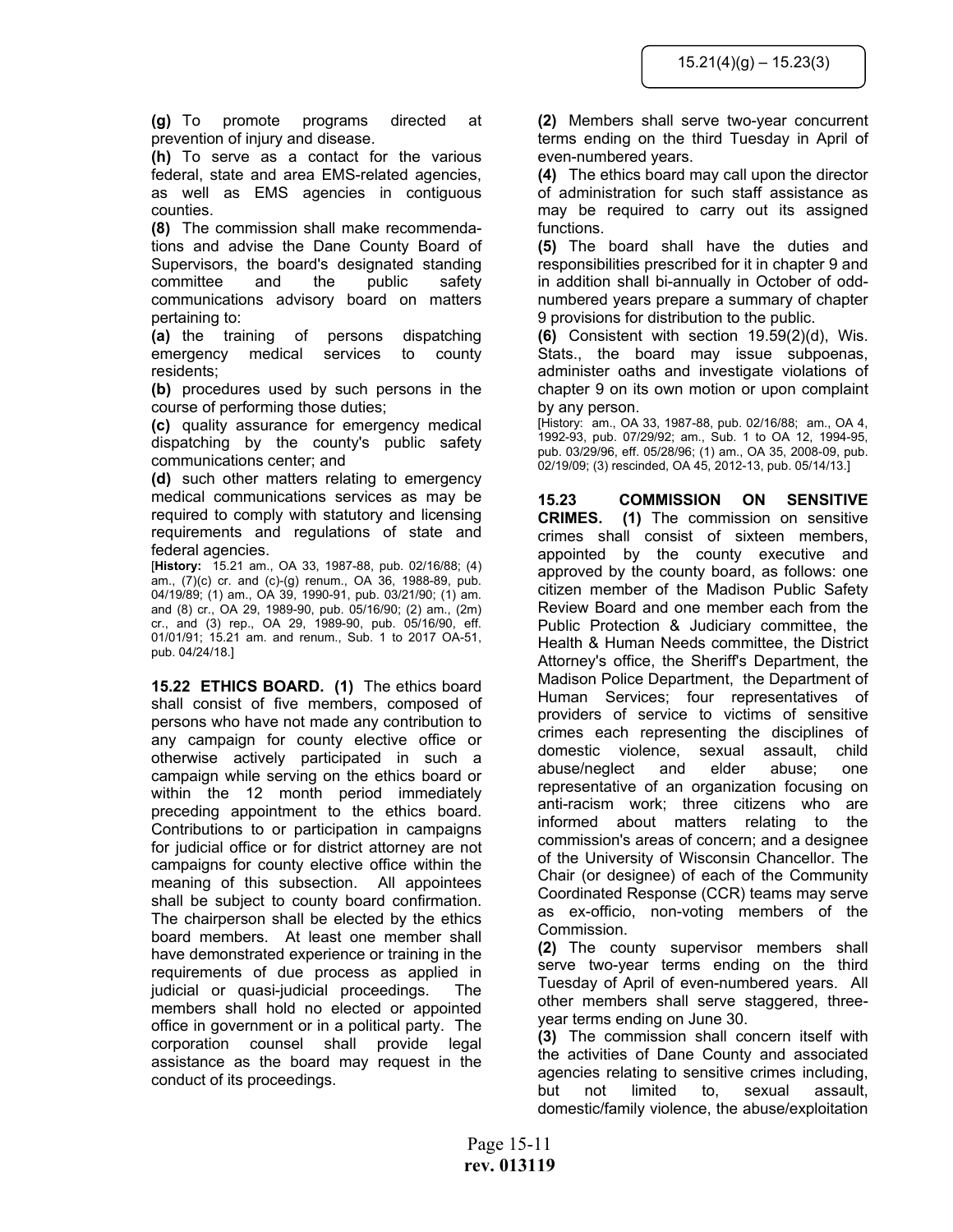of children and elder abuse, with particular attention to the impact on and issues affecting members of traditionally underserved communities. Duties of the commission include, but are not limited to the following:

**(a)** serve as a forum for the coordination of services related to sensitive crimes;

**(b)** assist Dane County in developing and coordinating policies relating to the prevention, treatment, investigation and prosecution of sensitive crimes;

**(c)** maintain resources (such as a website) for the collection and dissemination of information relating to sensitive crimes;

**(d)** respond to issues identified by Dane County, including conducting studies and making recommendations;

**(e)** propose and analyze legislation and administrative procedures relating to sensitive crimes; and

**(f)** recommend procedures to gather, analyze and present statistical data concerning the incidence of sensitive crimes in Dane County.

**(4)** The commission shall report at least annually to the Public Protection & Judiciary committee, which shall be the policy oversight committee for the commission and be advisory to the Health and Human Needs committee of the county board on major issues and with respect to budget and policy matters.

**(6)** In making her or his appointments, the County Executive shall give due consideration to a membership which reflects the gender, racial, sexual orientation, and ethnic characteristics of the Dane County community. [**History**: cr., Sub. 1 to OA 21, 1986-87, pub. 11/14/86; (5) am., OA 6, 1987-88, pub. 07/09/87; (4) am., Sub. 1 to OA 47, 1987-88, pub. 05/03/88; (1) am., OA 8, 1990-91, pub. 07/18/90; (1) and (2) am., OA 27, 1991-92, pub. 03/03/92; (1) am., OA 35, 1995-96, pub. 01/02/96; 15.23 am., OA 33, 2011-12, pub. 12/29/11; (5) rescinded, OA 45, 2012-13, pub. 05/14/13; (1) am., 2018 OA-8, pub. 10/25/18.]

# **15.24 BOARD OF HEALTH FOR MADISON**

**AND DANE COUNTY. (1)** *Creation of the Board of Health for Madison and Dane County*. The Board of Health for Madison and Dane County is created jointly by the City of Madison and Dane County to serve as the Board of Health for the City of Madison and Dane County during transition to a city-county health department.

**(2)** *Dissolution of the Dane County Board of Health*. The Dane County Board of Health is hereby dissolved effective upon appointment and qualification of the members of the Board

of Health for Madison and Dane County pursuant to this ordinance.

**(3)** *Composition*. The Board of Health for Madison and Dane County shall consist of eight (8) members. Appointees who are not elected officials shall have a demonstrated interest or competence in the field of public health or community health and shall reflect the diversity of the community. The members of the board shall consist of:

**(a)** One alder of the City of Madison appointed by the Mayor and subject to confirmation by the Common Council.

**(b)** One county supervisor who resides outside the City of Madison, appointed by the County Executive and subject to confirmation by the Board of Supervisors.

**(c)** Six (6) members shall be jointly appointed by the Mayor of the City of Madison and the County Executive. A good faith effort shall be made to appoint one (1) licensed physician, one (1) environmental health expert, and one (1) registered nurse. The physician shall be appointed from a list submitted by the Dane County Medical Society. The nurse shall have experience in community health practice. The appointments shall be made as follows:

**1.** Three (3) members shall be residents of the City of Madison and shall be subject to confirmation by the Common Council.

**2.** Three (3) members shall be residents of Dane County who reside outside the City of Madison and shall be subject to confirmation by the Board of Supervisors.

**(4)** *Term*. The terms of board members shall be as follows:

**(a)** The term of the alder and supervisor shall be for two (2) years.

**(b)** The term of four (4) of the board members appointed jointly by the Mayor and County Executive, two (2) confirmed by the Common Council and two (2) confirmed by the Board of Supervisors, shall be for three years.

**(c)** The term of the remaining two (2) board members shall be for four (4) years.

**(5)** *Meeting attendance*. A board member's term shall terminate and a vacancy shall exist if a board member is absent from three (3) consecutive meetings.

**(6)** *Powers*. The Board of Health for Madison and Dane County shall govern the Department of Public Health for Madison and Dane County, provide supervision to the Joint Director of both agencies, and shall assure the enforcement of state and local public health laws and regulations. Subject to the approval of the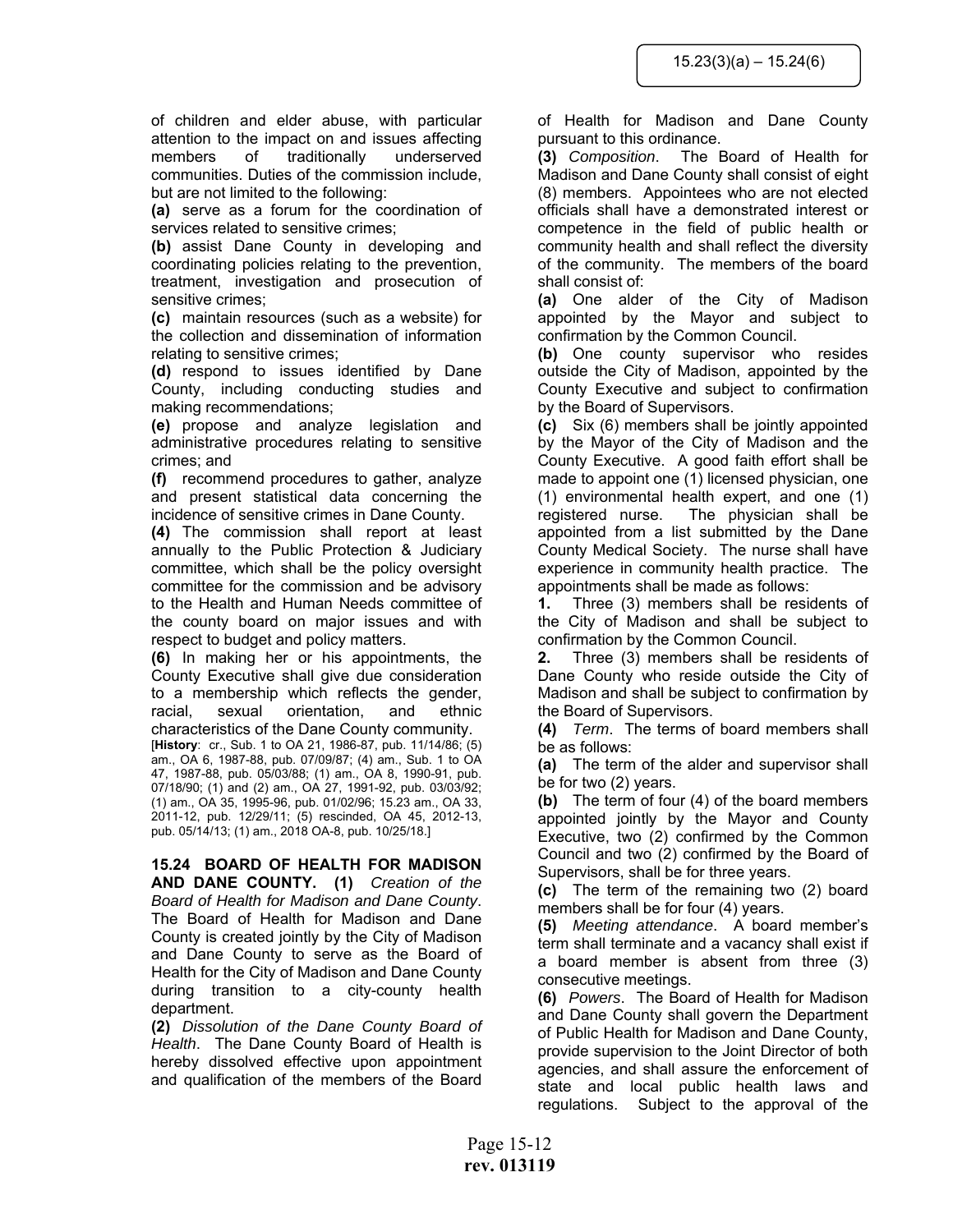Common Council and Board of Supervisors, it may adopt rules necessary to protect or improve public health, not inconsistent with state law or with rules and regulations of the state department of health. It shall determine program service priorities and assign funding levels to those priorities, subject to approval of the Common Council and Board of Supervisors. The Board may approve and enter into contracts under \$50,000 for the provision of public health services. Contracts in excess of \$50,000 must be approved by the Common Council and Board of Supervisors. The Dane County Board of Supervisors shall determine the compensation of employees of the Dane County Division of Public Health.

[**History**: (1) and (2) am., and (5) and (6) rep., Sub. 1 to OA 47, 1987-88, pub. 05/03/88; (3m) cr., OA 16, 1988-89, pub. 10/19/88; (7) am., Sub. 1 to OA 8, 1989-90, pub. 07/18/89; (1) and (2) am., Sub. 1 to OA 15, 1994-95, pub. 12/01/94; rep. and recr., OA 30, 2004-05, pub. 03/10/05; (6) am., OA 9, 2012-13, pub. 07/03/12.]

#### **15.25 ENVIRONMENTAL COUNCIL**.

**(1)** There is hereby created the Dane County Environmental Council consisting of seven (7) members appointed by the county executive, one of whom shall be a county board supervisor.

**(2)** The supervisor member shall serve two year concurrent terms ending on the third Tuesday in April of even numbered years. Nonsupervisor members shall serve staggered three-year terms which shall expire on January 31.

**(3)** The environmental council shall advise persons, groups, organizations, county departments and others when requested, on environmental matters and assist them to recognize and protect natural areas on private and public property; to assume an educational role in the protection of the environment and natural resources; and in general to promote awareness, conservation and preservation of Dane County's natural resources.

[**History:** (1) and (3) am., OA 5, 2008-09, pub. 08/18/08; (3) rescinded, OA 45, 2012-13, pub. 05/14/13; 15.25 am., Sub. 1 to 2017 OA-51, pub. 04/24/18.]

**15.255 FOOD COUNCIL. (1)** The Dane County Food Council shall consist of 9 members with an interest in local food issues to be appointed as follows:

**(a)** Two county board supervisors appointed by the county executive.

**(b)** Seven citizen members appointed by the county board chair to represent urban agriculture, community food security, nutrition,

food grower/producer, food processing/waste, and food retail/distribution concerns.

**(2)** The Council shall:

**(a)** Explore issues and develop recommendations to create an economically, socially and environmentally sustainable local food system for the Dane County region.

**(b)** Develop strategies to increase the amount of locally produced food the County and other local governments purchase.

**(c)** Develop strategies to assist and empower local food producers in concert with other local entities such as the UW Center for Integrated Agriculture, Dane County - UW Extension and others.

**(d)** Work with and assist local municipalities to implement projects which promote local food, agriculture and economic development.

**(e)** Promote the use of local foods to improve the health and nutrition of its local residents.

**(f)** Develop long-term strategies and find opportunities to educate and inform a wide range of citizens about the Council's activities and seek citizen advice, comments and suggestions for building a better local food system.

**(g)** Seek grants and other supplemental funding from foundations, state and federal governments, institutions of higher education and other sources to carry out the Council's work.

**(3)** The Food Council shall make an annual report of findings and accomplishments to the Dane County Executive and Board of Supervisors.

**(4)** The Dane County UW Extension Department shall staff and support the Food Council.

[**History:** 15.255 cr., OA 15, 2007-08, pub. 08/29/07; (1), (2), and (5) am., OA 32, 2010-11, pub. 02/17/11; (1)(a) and (2) am., Sub. 1 to OA 2, 2011-12, pub. 06/03/11; (6) rescinded, OA 45, 2012-13, pub. 05/14/13; (1) am., (2), rescinded, 15.255 renum., Sub. 1 to 2017 OA-051.]

#### **15.26 HOUSING AUTHORITY.**

**(1)** The housing authority shall consist of five commissioners who are not connected in an official capacity with any political party. At least one commissioner, but not more than two, shall be a county board supervisor, and one shall be a member of the health and human needs committee.

**(2)** The commissioners shall serve staggered five-year terms ending on the third Tuesday in April or as soon thereafter as their successors are appointed and qualified. One commissioner shall be appointed each year.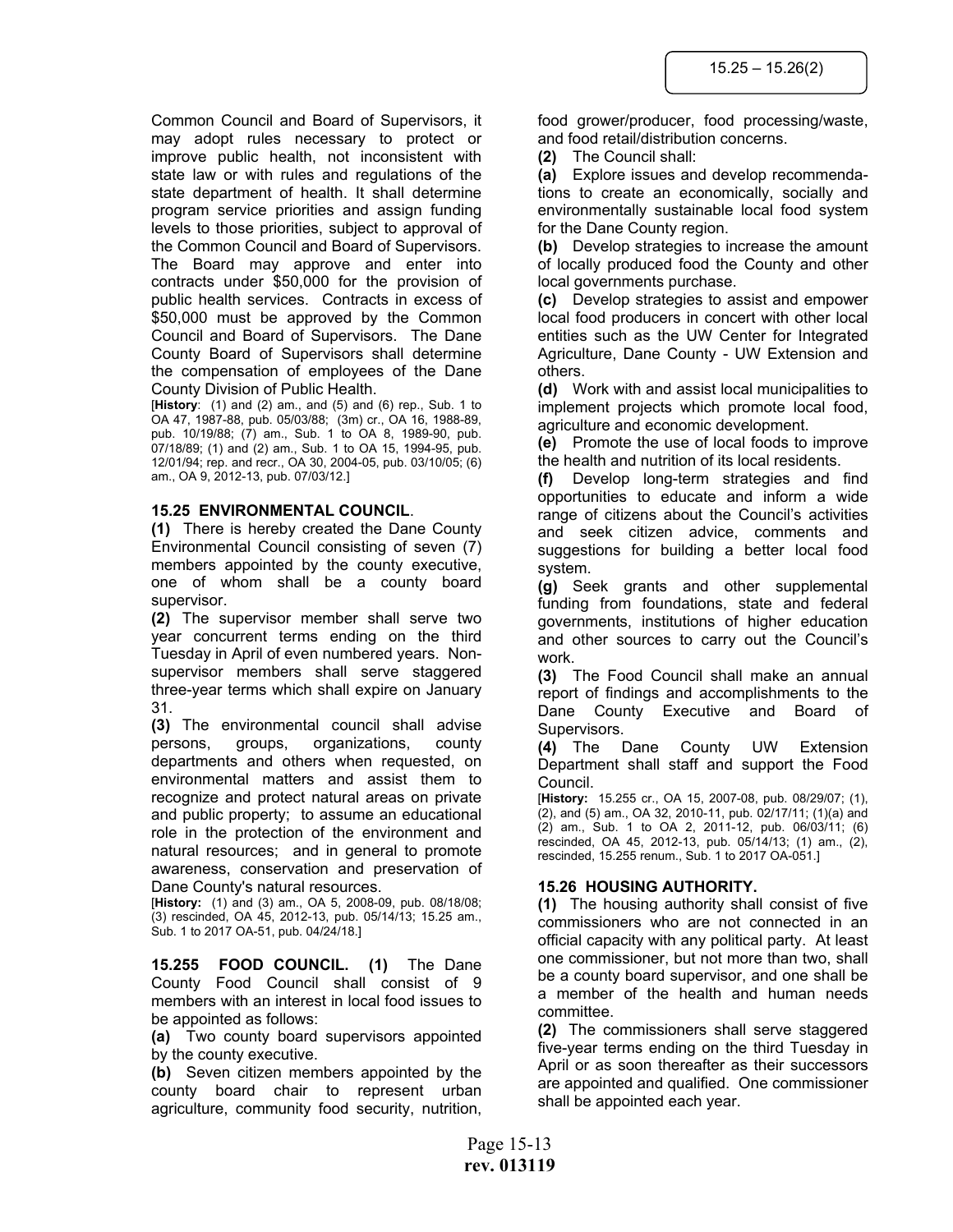**(4)** The authority may call upon the office of the corporation counsel for such legal services and the office of the county clerk for such audit and accounting services as it may require and may appoint, within the budgetary limitations established by the county board, such other staff assistance as may be required to carry out its assigned functions.

**(5)** The authority shall exercise the following powers in accordance with sections 66.40 - 66.404 of the Wisconsin Statutes. The authority may prepare, carry out, acquire, lease and operate housing projects approved by the county board. It may take over any housing project undertaken by other governmental bodies, when approved by the county board, by any means other than eminent domain. It may acquire privately owned property by any means, including eminent domain, with the approval of the county board and sell any or all of its interest in said property. It may contract for services, work or facilities in connection with a housing project and lease or rent property at the rents and charges the authority shall establish. It may investigate dwelling conditions within the county and the means of improving such conditions. It may invest any funds within its control and may issue bonds from time to time in its discretion, the principal and interest to be secured by its revenues or a part thereof.

**(6)** The authority shall be advisory to the health and human needs committee of the county board on major issues and with respect to budget and policy matters relating to housing issues.

[**History**: (1) am., and (6) cr., Sub. 1 to OA 47, 1987-88, pub. 05/03/88; (1) and (6) am., OA 9, 2012-13, pub. 07/03/12; (1) am., (3) rescinded; Sub. 1 to 2017 OA-51, pub. 04/24/18.]

[**History:** 15.261 cr., Sub. 1 to OA 37, 1990-91, pub. 04/19/91; 15.261 am., OA 18, 1998-99, pub. 02/02/99; 15.261 rep. as of 12/31/01, per s.15.261(5).]

[**History**: 15.263 cr., Sub. 1 to OA 43, 2000-01, pub. 05/29/01; title and (1) am., OA 32, 2001-02, pub. 02/21/02; 15.263 deleted, OA 9, 2012-13, pub. 07/03/12.]

#### **15.265 LAKES AND WATERSHED COMMISSION.**

**(1)** The board of commissioners of the lakes and watershed commission shall consist of the following persons, all of whom shall be residents of Dane County:

**(a)** the county executive or his or her designee;

**(b)** the mayor of the City of Madison or his or her designee;

**(c)** two (2) county board supervisors representing districts located entirely within the City of Madison;

**(d)** two (2) county board supervisors representing districts located entirely outside the City of Madison;

**(e)** one member of the Yahara Lakes Association;

**(f)** one member meeting the criteria set forth in s. 33.44(1)(e), Wis. Stats., and selected according to the procedures set forth in said statute;

**(g)** one member meeting the criteria set forth in s. 33.44(1)(f), Wis. Stats., and selected according to the procedures set forth in said statute; and

**(h)** one member meeting the criteria set forth in s. 33.44(1)(g), Wis. Stats., and selected according to the procedures set forth in said statute.

**(1m)** The county executive shall appoint the members listed under sub. (1)(c) to (h) subject to confirmation by the county board.

**(1n)** In making the appointments under sub. (1)(c) and (d), the county executive shall appoint persons who will represent the diverse interests of the urban and rural communities in improving the water quality and the scenic and environmental value of the county surface waters and groundwaters.

**(2)(a)** The term of a member appointed under sub. (1)(c) to (h) begins on the third Tuesday in April of the year in which the member is appointed and ends on the third Tuesday in April in the third year following the year in which the member is appointed.

**(b)** If a commissioner appointed under sub. (1)(c) or (d) is not reelected to the county board during his or her term on the commission, he or she may continue to serve on the commission until the position is filled as provided in par. (c).

**(c)** Vacancies occurring during the term of any commissioner appointed under sub. (1)(c) to (h) shall be filled within 90 days in the manner provided in s. 17.27(1n), Wis. Stats. A commissioner appointed to fill a vacancy may be reappointed for subsequent full terms.

**(2h)** Six commissioners shall constitute a quorum for the transaction of business.

**(2j)** The board of commissioners shall meet at least quarterly and at other times on the call of the chairperson or on the petition of any 5 members.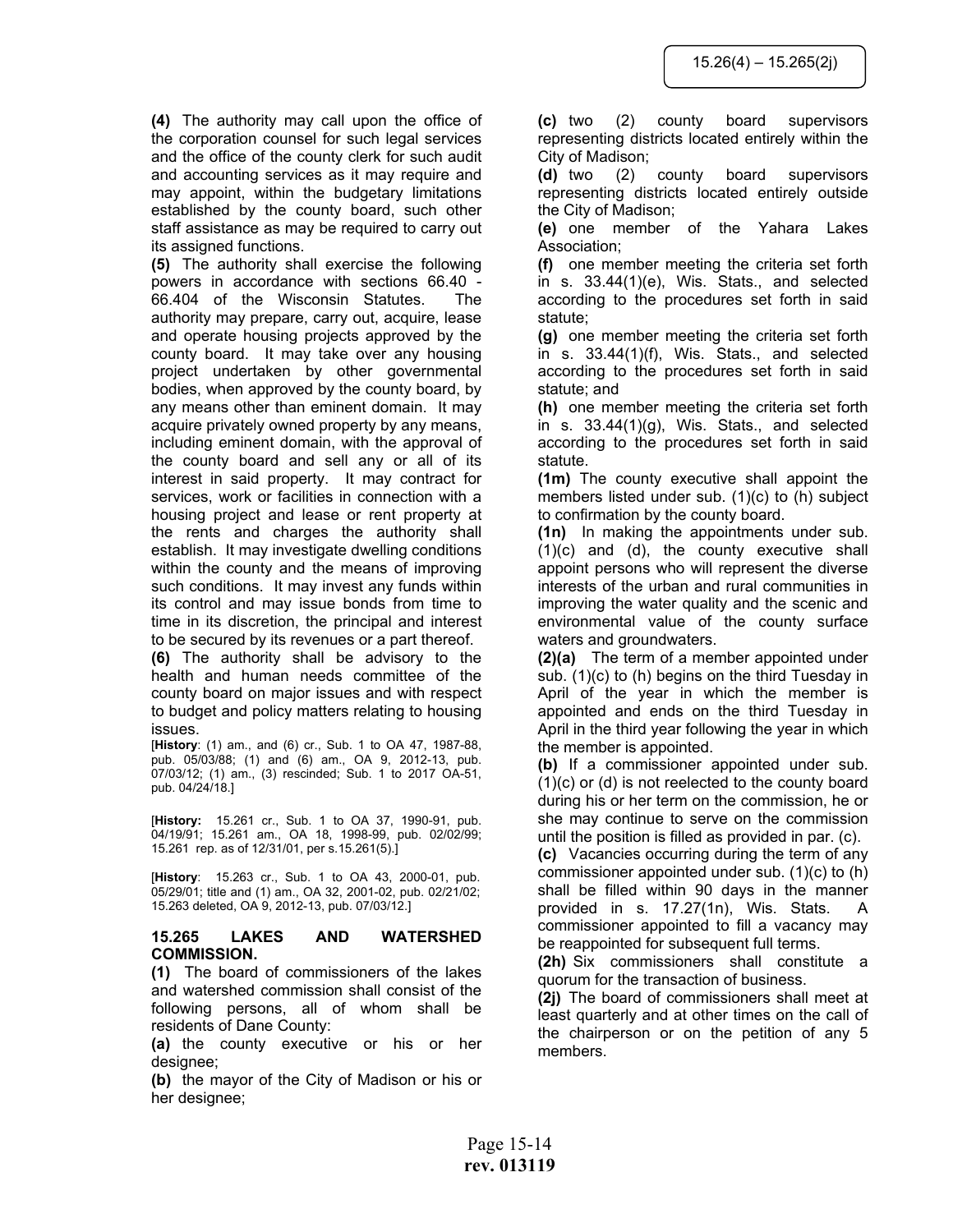**(2n)** Any action by the board of commissioners shall require the affirmative vote of the majority of members present and voting.

**(3)** The commission shall be staffed by a lake management coordinator under the direct supervision of the county executive. The coordinator shall serve as the primary staffperson for information on watershed management, coordinate water resource activities in the various county departments and pursue public and private funding available to the county for watershed management activities.

**(4)** The board of commissioners shall elect a chairperson, vice-chairperson and secretary from its members each year at the first meeting occurring on or after the third Tuesday in April. Such officers shall have the duties assigned to them in s. 33.44(9), Wis. Stats.

**(5)** The chairperson shall appoint a technical advisory committee including, but not limited to, staff representatives of the land conservation, public works, environmental health, parks, extension, highway, land regulation and records and sheriff's departments, regional planning commission, Wisconsin Department of Natural Resources, US Geological Survey and USDA Soil Conservation Service. Members of the technical advisory committee shall not receive per diems.

**(6)** The commission is created for the purpose of:

**(a)** improving the water quality, recreational enjoyment and the economic, scenic and environmental values of all county watersheds;

**(b)** bringing about the coordination and integration of programs relating to water quality, recreational uses, fishing, safety and access, weed and algae control and other programs to ensure efficient and cost-effective management and the ability to compete for federal, state and private funds without reducing the present water quality efforts of the county and its municipalities; and

**(c)** reducing soil erosion and bringing cropland soil losses into conformity with s. 92.025, Stats.

**(7)** The commission shall provide leadership and coordination in management, maintenance and improvement of all of the county's water resources. In so acting, the commission shall:

**(a)** develop general ordinances to protect water resources and recommend the same to the county board and county executive for adoption;

**(b)** identify statutory obstacles to county assumption of full responsibility for matters which relate to preservation and improvement of all watersheds in Dane County;

**(c)** assess existing methods of controlling unwanted vegetative growth in lakes and rivers and explore alternative methods;

**(d)** inventory water recreation opportunities and develop and recommend additional access sites;

**(e)** conduct feasibility studies regarding environmentally sound approaches to dredging as needed for maintaining recreational uses and access;

**(f)** create and distribute to the public information and educational programs on lake, watershed and shoreline management protection and management issues;

**(g)** develop plans for increased weed harvesting;

**(h)** publish a quarterly newsletter which gives updates on ongoing projects;

**(i)** set up monitoring sites, such as in Starkweather Creek and Pheasant Branch, in order to assess the effectiveness of its programs;

**(j)** seek, without delay, state funding for areas designated by the state as priority watershed improvement areas;

**(k)** when state enabling legislation is enacted, recommend to the county board zoning ordinance amendments wherever, within its jurisdiction, land use restrictions need to be adopted or modified; and

**(L)** implement matters of policy and procedure relating to countywide lake and watershed management minimum standards enacted by the county board pursuant to sec. 33.455(3), Wis. Stats., as provided in chapter 13 of the Dane County Code of Ordinances.

**(8)** The commission shall develop an implementation plan to achieve the goals of this section. The plan shall include the following:

**(a)** minimum standards for shoreland, floodplain and wetland zoning ordinances;

**(b)** storm drainage system plans which incorporate water quality protection measures to the maximum extent feasible;

**(c)** minimum standards in urban areas for street sweeping and lawn fertilization, salt usage reduction, shoreline maintenance and lawn waste collection programs;

**(d)** plans for bringing cropland soil loss into conformity with the standards set forth in sec. 92.025, Stats.;

**(e)** barnyard and feedlot runoff and waste management control plan;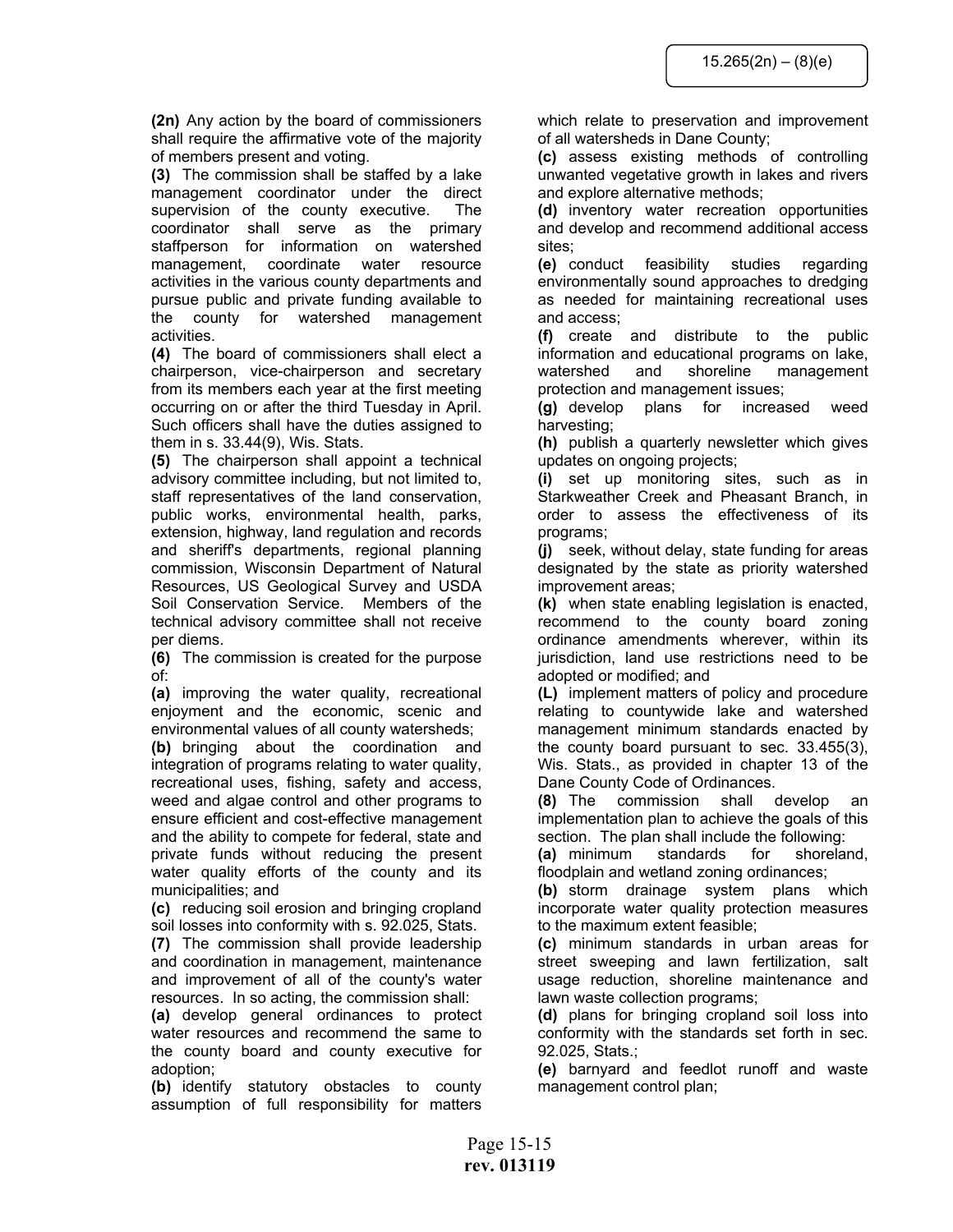**(f)** minimum standards for construction site erosion control ordinances; and

**(g)** standards for aquatic weed control, as appropriate.

**(8m)** The implementation plan may include recommendations for any of the following:

**(a)** dredging and maintenance of navigability of waterways;

**(b)** operation of navigation locks and control of water levels and flow;

**(c)** maintenance, protection and improvement of shorelines, banks and beds of navigable waters;

**(d)** access to shoreline recreational areas and facilities;

**(e)** water safety and boating regulations, including navigation and safety aids and regulations related to other recreation uses of waterways;

**(f)** creation of special assessment districts;

**(g)** research activities and feasibility studies; and

**(h)** investigate cost-sharing options for any of the above.

**(9)** The commission shall cooperate with the department of natural resources in assessments of the implementation plan in terms of its consistency with official areawide water quality management plans and policies, and its adequacy relative to achieving its goals.

**(10)** The commission shall cooperate with environmental performance audits, conducted by the State of Wisconsin or its agencies, of the implementation plan and any commission programs or policies.

**(11)** To the extent permitted by statute, including acts amendatory to existing statutes, the commission shall exercise its powers and duties in all areas of the county.

**(12)** The commission shall inform itself of and coordinate the activities of the various county departments and standing committees relative to water resources management; annually develop budget proposals to submit to the county executive by September 1 for continued watershed management activities; and recommend legislative positions relating to watershed management by the county, such positions to be presented to the Dane County Board for its consideration as an official county position.

**(13)** The purpose, powers and duties of the commission shall be construed by reference to the expression of purpose, duties and powers set forth in secs. 33.445 and 33.45, Wis. Stats. Where the statutes expressly expand upon the

commission's powers and duties, or where the statutes limit the county's authority to establish differing degrees or kinds of powers and duties, the powers and duties of the commission shall likewise be expanded or limited.

[**History**: 15.265 cr., Sub. 2 to OA 1, 1988-89, pub. 06/18/88; (1) am., (1m) and (1n) cr., (2) am., (2h), (2j), (2k) and (2n) created, (4) am. and (13) cr., OA 6, 1992-93, pub. 07/29/92; (7)(j) and (k) am. and (7)(L) cr., Sub. 1 to OA 22, 1993-94, pub. 09/30/94; (2k) rescinded, OA 45, 2012-13, pub. 05/14/13; (1), (2), and (2h) am., Sub. 1 to 2017 OA-51, pub. 04/24/18.]

# **15.27 LIBRARY BOARD.**

**(1)** The library board shall consist of seven members, one of whom shall be a school district administrator who may appoint a representative. At least one but no more than two members shall be county board supervisors. One of the supervisor members shall reside in a municipality which is subject to the county library tax and the other supervisor shall reside in a municipality which provides services to the county library service. The remaining members shall be citizen members. The board shall include representatives of existing library boards under s. 43.54, Wis. Stats., and persons residing in municipalities not served by libraries.

**(2)** The county supervisor members shall serve two-year concurrent terms ending on the third Tuesday in April of the even-numbered years, or as soon thereafter as successors are appointed and qualified. The citizen members shall serve staggered three-year terms which shall expire on January 31 or as soon thereafter as their successor is appointed and qualified. To stagger the terms of citizen members, two shall be appointed in each year of the threeyear term cycle. The school district administrator shall serve a three year term.

**(4)** The board may call upon the county library coordinator for such staff assistance as may be required to carry out its assigned functions.

**(5)** The library board shall exercise its powers in accordance with sections 43.57-.62 of the Wisconsin Statutes. The board shall have exclusive control of the expenditure of all funds collected, donated or appropriated for the library fund and of the purchase of a site and erection of a library when authorized by the county board. The board shall have exclusive jurisdiction of all property or money acquired or leased by the county for library purposes. The board shall audit and approve all vouchers for the expenditure of funds for library purposes and the county clerk shall draw an order to pay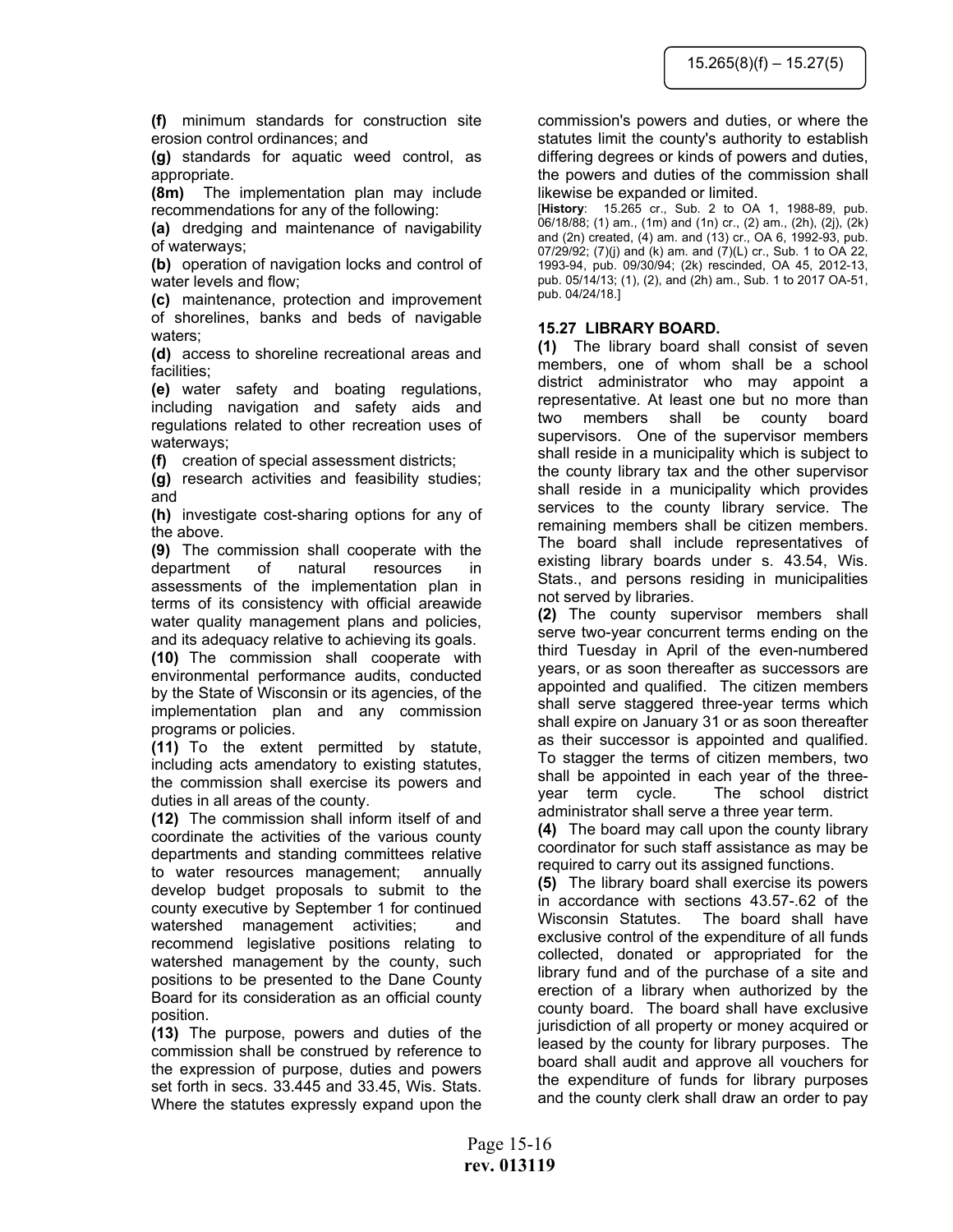the account. The board may employ competent persons to deliver lectures consistent with budgetary limitations established by the county board. The board shall annually report to the state division of library services and the county board of supervisors on the condition of the library board's trust and the various sums of money received including data concerning library materials, facilities, personnel and operations.

[**History**: (1) and (3) am., OA 17, 1986-87, adopted 09/11/86; (1) and (2) am., OA 10, 1997-98, pub. 10/31/97; (1) am. and (3) rescinded, Sub. 1 to 2017 OA-51, pub. 04/24/18.]

NOTE: Dane County operates a county library service pursuant to the authority of s. 43.57(3), Stats.; the library board is one formed under s. 43.57(4)(b), Stats.

[**History**: 15.275 rescinded, Sub. 1 to 2017 OA-51, pub. 04/24/18.]

**15.28 METROPOLITAN SEWERAGE DISTRICT COMMISSION. (1)** The metropolitan sewerage commission shall consist of five (5) members who are residents of the district. In the appointment of members of the metropolitan sewerage commission, serious consideration should be given to the appointment of a county board supervisor who is a resident of the district.

**(2)** The members shall serve staggered fiveyear terms ending on June 30 or as soon thereafter as their successors are appointed and qualified. One term shall expire each year.

**(3)** The members of the commission shall receive per diem and mileage as authorized by state law.

**(4)** The commission may employ such staff as may be required to carry out its assigned functions.

**(5)** The commission shall prepare and adopt plans and standards for all projects to be operated within the district which shall be consistent with the plans of the regional planning commission. The commission may plan and conduct scientific experiments. The commission may adopt rules for the protection, management and use of the system in accordance with section 66.24(1)(d) of the Wisconsin Statutes. The commission shall prepare an annual report of its transactions and expenses and all planned additions and major changes in facilities and services and shall file a copy of the report with the departments of natural resources and health services, the county clerk and the governing bodies of all municipalities having territory within the district.

The commission may acquire property by any method including eminent domain which may be required to meet the objectives of the commission, and property may be sold or otherwise transferred by the commission when not needed for such purposes. All powers of the commission shall be construed in accordance with section 66.24 of the Wisconsin Statutes.

[**History**. (5) am., OA 9, 2012-13, pub. 07/03/12; (3) am., OA 45, 2012-13, pub. 05/14/13.]

# *[15.29 reserved.]*

[**History**. 15.29 cr., OA 6, 1988-89, pub. 06/23/88; am., Sub. 1 to OA 35, 1990-91, pub. 04/03/91; s. 15.29 rep., OA 17, 1999-2000, pub. 12/14/99.]

**15.295 MONONA TERRACE CONVENTION AND COMMUNITY CENTER BOARD. (1)** *Composition; terms*. The Monona Terrace Convention and Community Center Board, created pursuant to contract dated March 17, 1993 ("the agreement"), shall have twelve (12) members appointed to staggered three-year terms expiring as of May 1st. Six appointments shall be made by the mayor of the City of Madison, five by the county executive and one by the governor of the State of Wisconsin. All appointments shall expire as of May 1st of the third year after appointment except for transitional terms which may be of one, two or three year lengths. Once appointed, regardless of other limitations on continuing to serve, a member shall serve until his or her successor is appointed and is confirmed. Except for the gubernatorial appointment, appointees are subject to confirmation by the city or county, as appropriate.

**(1m)** *Alternates*. The mayor and county executive may each appoint one alternate member, for three-year terms ending on May 1st. The alternate appointed by the mayor shall be entitled to vote only when one or more of the other mayoral appointees is absent and the alternate appointed by the county executive shall be entitled to vote only when one or more of the other county executive appointees is absent. Alternates may serve on committees of the board and shall have full voting rights at all times in committee. An alternate may serve as an officer of a committee but may not serve as an officer of the board. Alternates shall be entitled to attend all board meetings and participate in all board discussions but shall not be included when determining whether a quorum of the board exists unless eligible to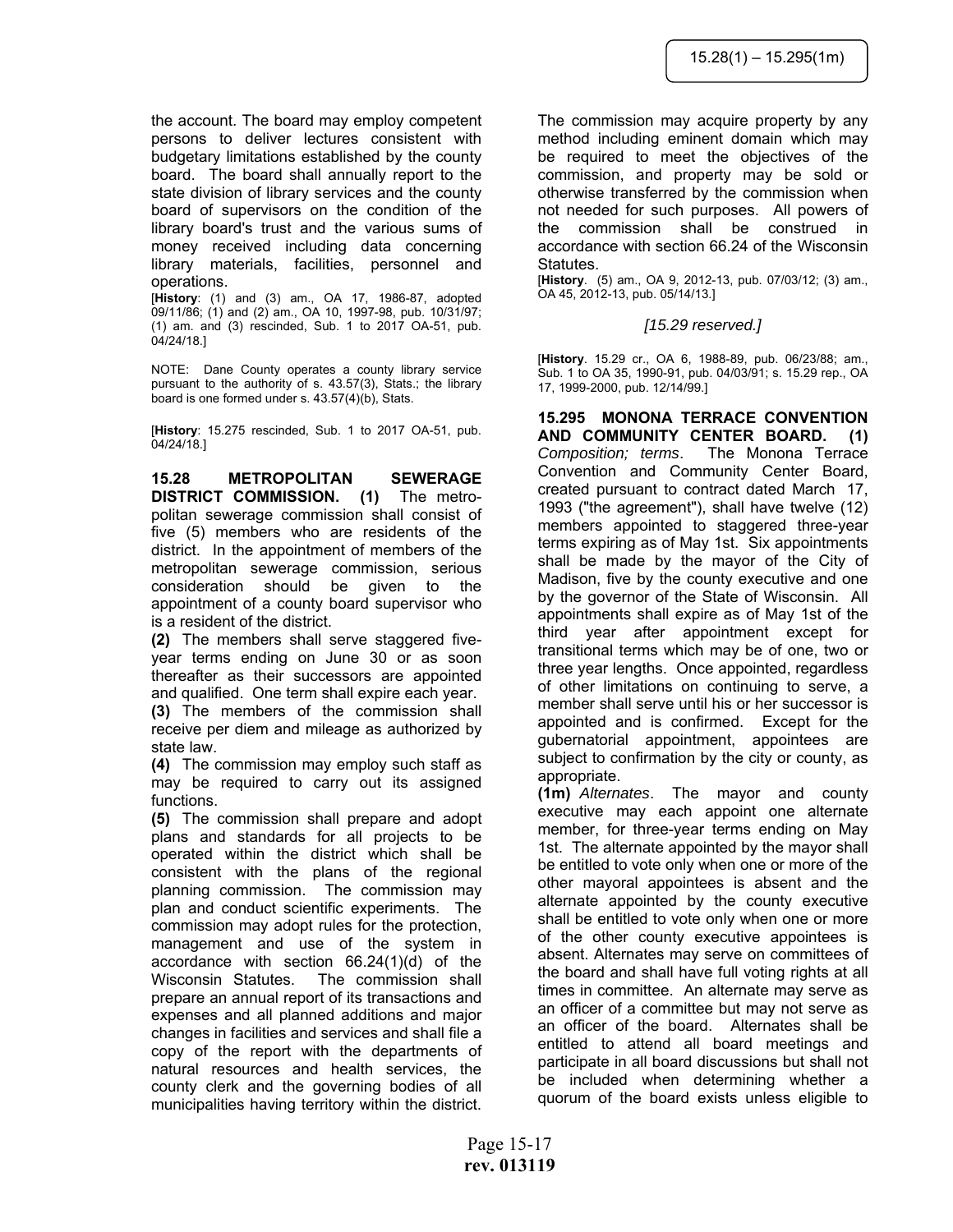vote at the meeting. An alternate shall continue to serve until his or her successor is appointed and confirmed.

**(2)** *Transitional provisions; city and county memberships.* Each appointing authority shall designate the terms of office for the original appointees in order to achieve staggered terms. The mayor shall designate 2 of the original city appointees for one-year terms each, 2 for twoyear terms each and 2 for three-year terms each. The county executive shall designate 2 of the original county appointees for one-year terms each, 2 appointees for two-year terms each and 1 for a three-year term. The original appointment by the governor shall be for a three-year term. The original mayoral and executive appointments to the board shall be made no later than May 1, 1993.

**(3)** *Quorum defined.* A quorum of the board to conduct business shall consist of a majority of its members, excluding vacancies.

**(4)** *Officers; by-laws.* The members of the board shall create by-laws for the board which shall be subject to approval by city's common council except that the by-laws shall provide for election by board members of a chairperson, vice-chairperson and secretary for one year terms expiring May 1st. Matters not covered in the by-laws or in the agreement shall be decided by reference to the most recent edition of Robert's Rules of Order.

**(5)** *Duties of board; general authority.* The board shall have broad authority and latitude to make decisions to operate a successful convention and community center and shall establish all policies, rules and regulations governing Monona Terrace and oversee its operation, subject to the limitations set forth in the agreement.

**(6)** *Duties of board; mission statement.* The board shall develop a mission statement for Monona Terrace, subject to approval of city's common council.

**(7)** *Duties of board; annual budget.* The board shall review and approve the budget for Monona Terrace presented by the director and recommend the budget for Monona Terrace to city's common council. Following approval of the budget by city's mayor and common council, the board shall be authorized to determine the allocation of funds within the available city appropriations and other revenue. The budget will provide broad latitude for the board to oversee financial operations, including the authority to accept and expend operating

revenues and grants received by Monona Terrace during the fiscal year.

**(8)** *Duties of board; user rates, financial oversight.* The board shall establish all user rates and charges for Monona Terrace and oversee the financial performance of the facility consistent with city's accounting and financial reporting standards.

**(9)** *Duties of board; hiring of director.* The board shall constitute or appoint a search committee for the position of director of Monona Terrace ("the director") and shall recommend 3 to 5 candidates to city's mayor for his or her consideration for appointment as the director. City's mayor shall submit the names to an oral interview panel for recommendation of a final selection. The oral panel shall consist of the exposition center director, a member of the Monona Terrace Board and three persons to be named by city's mayor. Prior to making the final selection, city's mayor shall meet with the board to review the selection of the successful candidate. In addition, the board shall review and recommend approval to city's common council of any employment contract with the director. Board concurrence shall be required in any non-renewal or termination of the director's employment.

**(10)** *Duties of board; contracting authority.* The board is empowered to enter into contracts to purchase or provide goods and services consistent with the mission of Monona Terrace, the approved budget and city's ordinances.

**(11)** *Duties of board; marketing.* The board shall cooperate with the common marketing agent selected by the city and county.

**(12)** *Duties of board; joint services with the Alliant Energy Center.* The board shall participate in joint services with county's Alliant Energy Center whenever and wherever it determines the same to be economically feasible and in the best interests of both parties, including utilization of those county services identified in paragraph 29 of the agreement. The board shall at least annually issue a report analyzing opportunities for increasing efficiency through joint services and operations, together with the board's decisions thereon.

**(13)** *Duties of board; community promotions.* The board shall assure that Monona Terrace marketing efforts, in conjunction with the joint marketing agent's efforts, actively promote 'hub & spoke' day trips (trips to various Dane County sites and communities) for Monona Terrace attendees and families.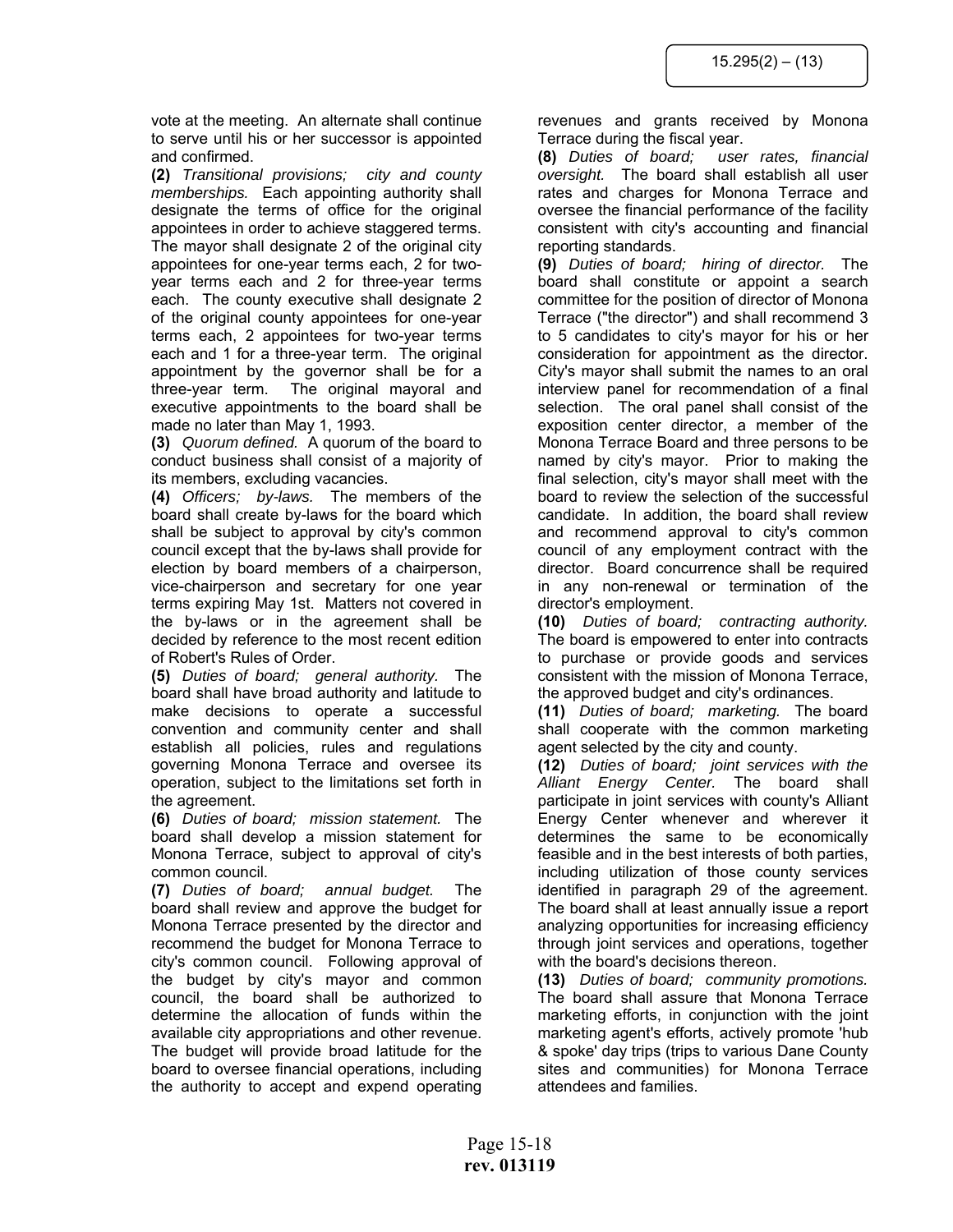**(14)** *Duties of board; community access.* The board shall establish a schedule of non-profit user rates to assure community access to the facility.

**(15)** *Duties of board; small business opportunities.* The board shall aggressively seek to involve small business enterprises in the operations and development of the facility and shall also promote employment opportunities for economically disadvantaged persons throughout Dane County in all aspects of Monona Terrace employment and contracting. Within six months of its creation, the board shall set goals in these areas and document plans to achieve the goals. The board shall provide subsequent performance reports and plan updates annually thereafter.

[**History**: cr., Sub. 2 to OA 35, 1992-93, pub. 04/14/93; (1m) cr., OA 11, 1995-96, pub. 09/19/95, eff. when similar ordinance adopted by City of Madison; (12) am., OA 9, 2012-13, pub. 07/03/12.]

**15.30 PARK COMMISSION. (1)** The park commission shall consist of seven (7) members, any number of whom shall be county board supervisors.

**(2)** The members shall serve four (4) year terms ending on July 1. The term of any commissioner who was appointed when a member of the county board shall terminate when county board membership expires unless reappointed at that time.

**(4)** The commission may call upon the parks director to provide such staff services as shall be necessary to carry out its assigned functions.

**(5)** The park commission shall exercise the powers of the rural planning committee as specified in section 27.015 of the Wisconsin Statutes. The commission may lay out, improve, maintain and govern all county parks and parkways. It may accept gifts of land and money, to be used for park purposes, in the name of the county. It may acquire by all means, including eminent domain, property it deems suitable for park purposes and land so acquired may not be disposed of without the consent of the park commission. The commission shall exercise its powers as provided in section 27.05 of the Wisconsin Statutes.

**(6)** *Greenspace duties*. **(a)** The commission shall have the duty and responsibility to review and approve plans which identify and define greenways, open space and corridors designed to protect environmentally sensitive areas and natural resources, consider the visual and

functional separation of municipalities and satisfy community outdoor recreation needs such as parks, playgrounds and trails.

**(b)** The commission shall also develop and evaluate proposals for the implementation of a green space preservation plan.

**(c)** In the course of carrying out the duties of this section, the commission may appoint a citizen advisory committee; consult with representatives of the Dane County Towns Association and mayors and village presidents of Dane County; hold public hearings on proposals and recommendations for the preservation of greenways, open spaces and corridors; report to the county board with proposals and recommendations; and have authority to request staff support and assistance from the planning and development department and the parks department as necessary from time to time.

[**History**: (6) cr., OA 2, 1998-99, pub. 09/01/98; (3) rescinded, OA 45, 2012-13, pub. 05/14/13.]

**[History**: 15.31 deleted, OA 9, 2012-13, pub. 07/03/12.]

[**History**: 15.32 rescinded, Sub. 1 to 2017 OA-51, pub. 04/24/18.]

#### *[15.31 – 15.32 reserved.]*

**15.33 ARTS AND CULTURAL AFFAIRS COMMISSION. (1)** The arts and cultural affairs commission shall consist of eleven (11) members, one (1) of whom shall be county board supervisors and ten (10) of whom shall be citizen members.

**(2)** It shall be the duty of the commission to:

**(a)** Assist in the planning, coordination and promotion of county and local programs with an historic, cultural or festival nature.

**(b)** Oversee the provision of county services and the allocation of county money to cultural programs, encouraging maximum service and accountability in return for tax dollars.

**(c)** Plan and execute the publication of information materials such as a promotional brochure on the county as a whole; instructional packets and slide/tape presentations for use in schools and by organizations; and assist in publishing the "Guide to Historic Dane County."

**(d)** Unify and publicize the many county information services, both to prevent duplication and to improve accessibility to county government while minimizing confusion.

**(e)** Create opportunities for cultural exchange and increased interdependence of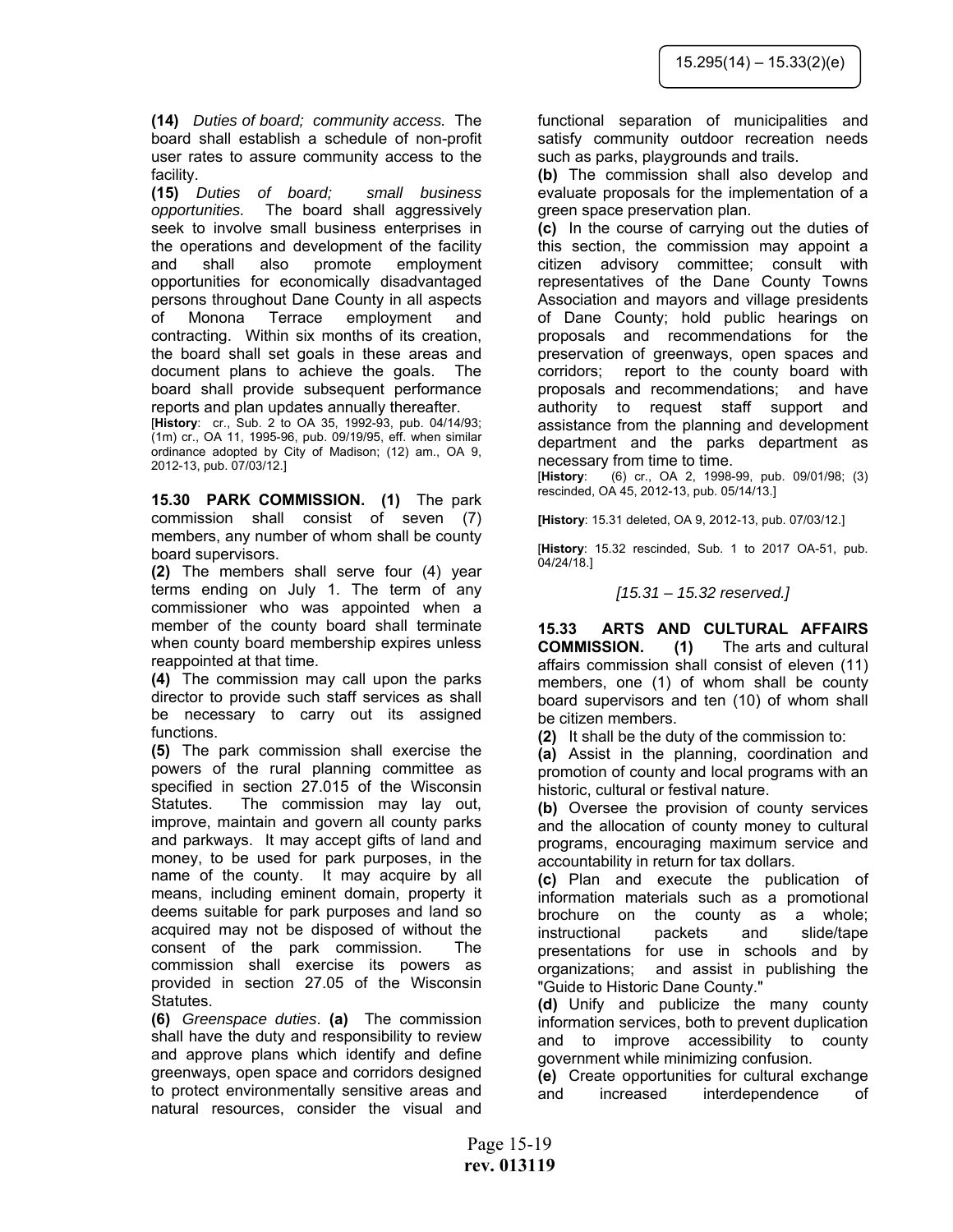communities, especially for the purpose of sharing plays, histories, crafted materials, etc.

[**History**: (1) and (2) am., OA 46, 1987-88, pub. 04/27/88; (1) am., OA 24, 1992-93, pub. 02/03/93; (1) and (2) am., OA 10, 2008-09, pub. 07/30/08; (4) rescinded, OA 45, 2012-13, pub. 05/14/13; 15.33 am., Sub. 1 to 2017 OA-51, pub. 04/24/18; (1) am., 2018 OA-18, pub. 01/03/19.]

#### **15.34 PUBLIC SAFETY COMMUNICATIONS ADVISORY COMMISSION.**

**(1)** *Definitions.* As used in this section, the following words shall have the meanings indicated:

**(a)** *City* mean the City of Madison.

**(b)** *Commission* means the Public Safety Communications Advisory Commission.

**(c)** *Department* means the Dane County Department of Public Safety Communications.

**(d)** *Director* means the director of the Dane County Department Public Safety Communications.

**(e)** *Dispatch center* means the dispatch center of the Dane County Department of Public Safety Communications.

**(2)** *Composition.* The commission shall consist of ten members, as follows: the sheriff or designee, the city's police chief or designee, a representative of the Dane County Police Chief's Association, selected by the Association, the city's fire chief or designee, a representative of the Dane County Fire Chief's Association, selected by the Association, city's Information Technology Director or designee, a representative of Dane County's EMS Association, selected by the Association, the technical services manager of Dane County's Division of Information Management or designee, the city's Radio Shop Manager or designee, and the Dane County Land Information Officer or designee.

**(3)** *Terms.* Members of the commission shall serve two-year terms ending in May of evennumbered years. The commission shall select its chairperson and vice chairperson to serve a two-year concurrent term no later than during the month of June of even-numbered years. Members of the commission shall serve until a successor is selected.

**(4)** *Duties.* The commission shall serve in an advisory capacity to the department on matters related to the operating practices of the dispatch center and technology issues and projects related to public safety communications. Director shall make every reasonable effort to inform the commission and solicit its feedback prior to any changes to the dispatch center's operating practices.

 [**History**: cr., OA 36, 1991-92, pub. 04/22/92; (13) am., OA 14, 1992-93, pub. 10/14/92; (18) cr., OA 17, 1993-94, pub. 11/05/93; (9) am., OA 18, 1993-94, pub. 11/05/93; (13) am., OA 3, 1995-96, pub. 05/12/95; (2) and (12) am., Sub. 1 to OA 36, 2001-02, pub. 08/13/02; (1), (2), (12) and (14) - (17) am., and (13n) cr., O.A. 3, 2005-06, pub. 06/02/05; (2) am., Sub. 1 to OA 11, 2006-07, pub. 08/31/06; (5) rescinded, OA 45, 2012-13, pub. 05/14/13; (2) am., 2014 OA-046, pub. 08/27/14; 15.34 rescinded and recreated, Sub. 2 to 2014 OA-56, pub. 11/19/14.]

# **15.35 LAND INFORMATION COUNCIL.**

**(1)** The land information council shall consist of ten (10) members, including the register of deeds, the treasurer, the real property lister or their designee, the county surveyor, the director of land and water resources, the director of administration and four (4) members appointed by the county executive, as follows: a county board supervisor, a realtor employed within the county, a public safety or emergency communications representative employed within the county, and one additional member who resides in Dane County.

**(2)** The register of deeds, treasurer, property lister, county surveyor, director of land and water resources and the director of administration shall serve on the council concurrent with their term of office or term of employment. The county supervisor member shall serve two year concurrent terms ending on the third Tuesday in April of even-numbered years or as soon thereafter as a successor is appointed and qualified. The citizen members shall serve staggered three-year terms which shall expire on June 30 or as soon thereafter as their successors are appointed and qualified. To stagger the terms of the citizen members, the county executive shall designate one of the original citizen terms as a one-year term, one as a two-year term and one as a three-year term. All succeeding citizen member appointments shall be for three year terms.

**(3)** The land information council shall be an advisory body to review the priorities, needs, policies, and expenditures of the land information office, and advise the county board and county executive on matters affecting the land information office.

[**History:** cr., Sub. 1 to OA 30, 2010-11, pub. 12/30/10; (1) am., OA 9, 2012-13, pub. 07/03/12.]

**15.36 COMMISSIONERS OF CONDEM-NATION. (1)** *Hourly rate.* Commissioners of condemnation shall be compensated for actual services rendered at the rate of \$40.00 per hour.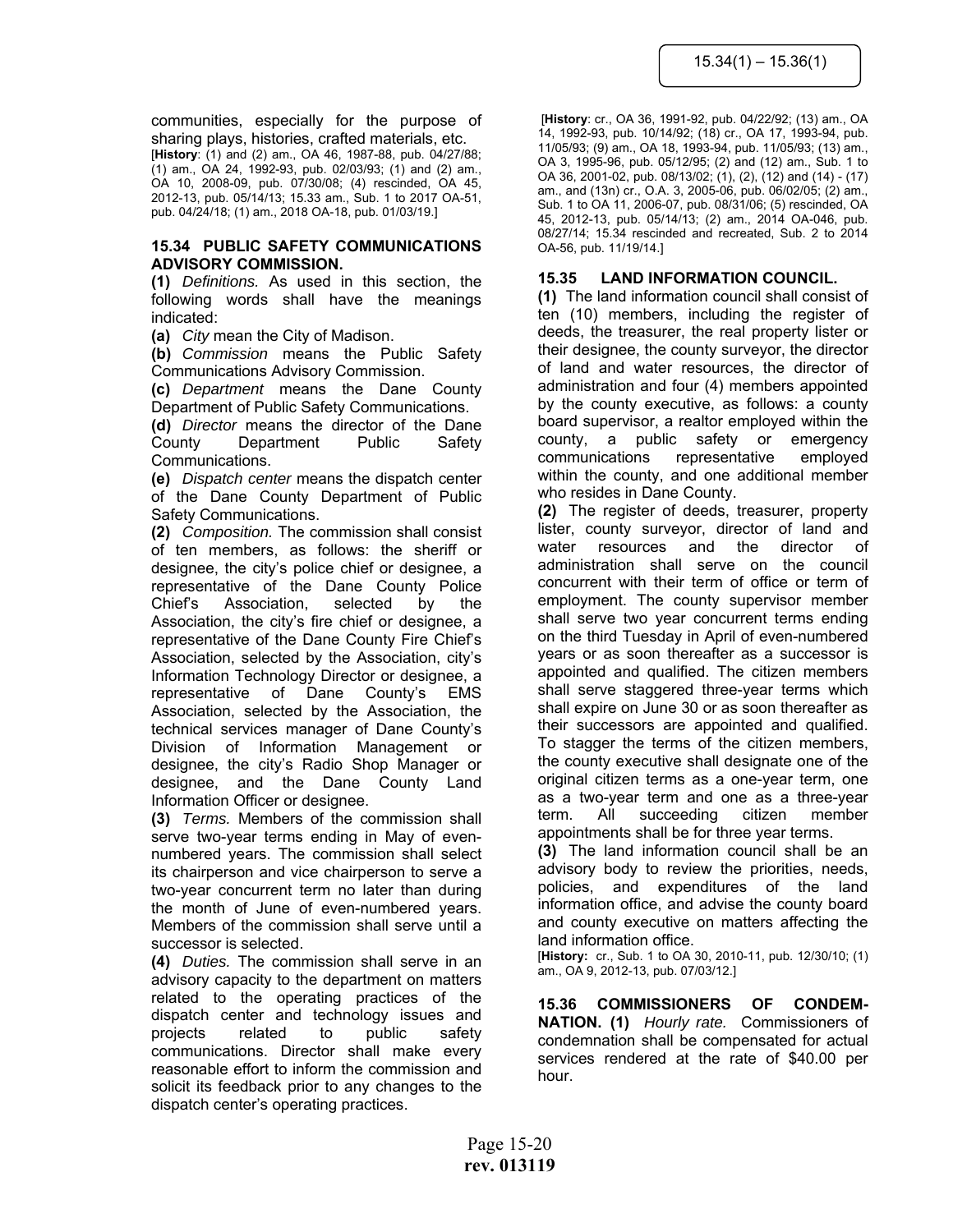**(2)** *Mileage.* Commissioners of condemnation shall receive mileage at the same rate paid county board members for the necessary and direct round trip travel from their homes to the place where the condemnation commission conducts its hearings.

[**History:** (1) am., OA 27, 1990-91, pub. 01/03/91; (1) am., OA 23, 1995-96, pub. 10/17/95.]

## **15.37 DANE COUNTY VETERANS' SERVICE**

**COMMISSION. (1)** The commission shall consist of five residents of Dane County who are also veterans. In addition, the chairperson of the health and human needs committee shall appoint one of its members as an ex-officio member of the commission unless that commission already has a voting member who is a member of the health and human needs committee.

**(1m)** *Transitional provision*. To implement the transition from 3 members to 5 members, the executive shall appoint 2 members, designating one for a one year term and designating the other for a 3 year term.

**(2)** Commissioners shall serve staggered three-year terms expiring on the second Monday in December.

**(3)** Each commissioner shall be bonded in accordance with Section 59.21(1) of the Wisconsin Statutes.

**(4)** The commission shall organize itself by electing one of its number as chairperson. The county veterans' service officer shall serve as executive secretary of the commission.

**(5)** The commission shall meet annually on or before the first Monday of January of each year at the courthouse. Other meetings shall be held at such times as are necessary.

**(6)** The commission may furnish aid to needy veterans, needy spouses, surviving spouses, minor and dependent children of such veterans and needy parents of such veterans if the right of such person to aid shall be established to its satisfaction. The commission shall create a list containing the name, place of residence and amount to be paid each such person, which shall be signed by the chairperson and secretary and deposited with the county clerk. Total disbursements made by the commission shall not exceed the amount collected from the tax levied. In lieu of furnished money, the commission may furnish aid in a different manner. The commission may request the county clerk to issue an order upon the county treasurer to a purveyor of services or commodities for the purchase of such services

or commodities or the commission may furnish such supplies as it deems best. The commission shall make a detailed report to the county board at each annual session thereof showing the amount expended.

**(7)** The health and human needs committee shall review and approve any budgets, resolutions or ordinance amendments prepared by or referred to the commission. The commission shall be advisory to the health and human needs committee of the county board on major issues and with respect to budget and policy matters.

[**History**: (1) and (2) am., (1m) cr., OA 34, 1993-94, pub. 03/03/94; (1) and (7) am., OA 9, 2012-13, pub. 07/03/12; (3) am., OA 10, 2012-13, pub. 09/18/12.]

**15.38 TREE BOARD. (1)** The tree board shall consist of nine members appointed by the county executive. The members shall be appointed to staggered three year terms. The membership shall include representatives of the private sector, area communities, citizens with interest in community forestry and environmental issues, and at least one member of the Dane County Board of Supervisors.

**(2)** The tree board is created to coordinate community forestry issues in Dane County; develop comprehensive forestry policies for Dane County; develop educational efforts on proper tree management; seek public and private funding for community forestry management; coordinate demonstration projects; integrate natural resource issues into local and regional planning efforts; and report annually to the county executive and the county board on strategies for managing Dane County's community forest ecosystem.

**(3)** Staff assistance to the tree board shall be provided by a staff team led by the Dane County Extension Agent.

[**History**: cr., OA 58, 1996-97, pub. 05/27/97.]

ANNOT. - Article 4 of OA 58, 1996-97, reads: "Notwithstanding contrary provisions in Sub. 1 to Res. 87, 1993-1994, members of the tree board shall be eligible for meeting payments and mileage reimbursement as provided in s.15.72 of this chapter, provided that per diems shall not be paid for meetings occurring prior to January 1, 1998."

# **15.39 COMMISSION ON ECONOMIC AND WORKFORCE DEVELOPMENT.**

**(1)** As used in this section:

**(a)** *Commission* means the Commission on Economic and Workforce Development.

**(b)** *Director* means the director of the office of Economic and Workforce Development or his or her designee.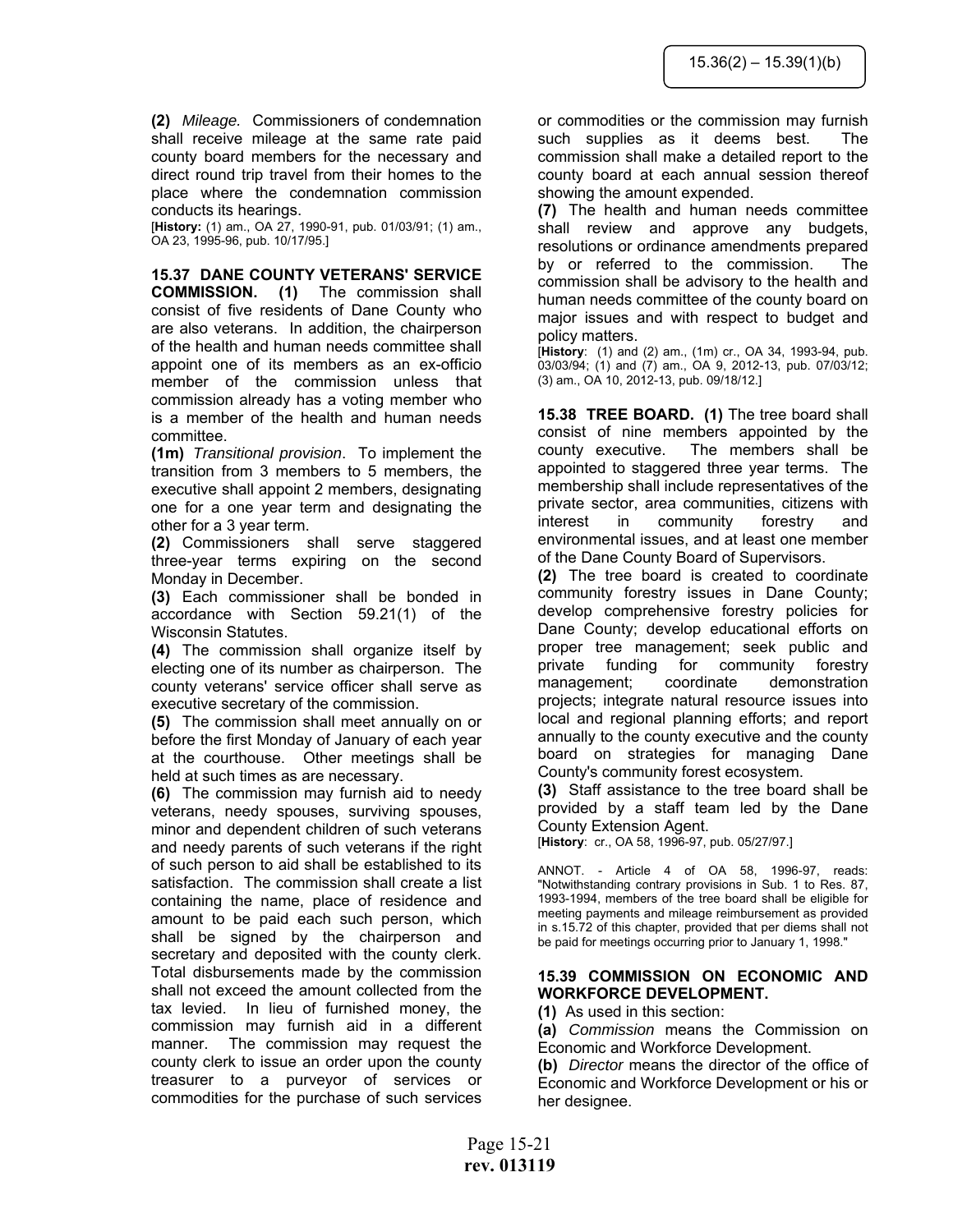**(2)** The commission shall consist of eleven (11) members appointed by the county executive.

**(a)** Five of the members shall be:

**1.** A representative of the Workforce Development Board of South Central Wisconsin;

**2.** A representative of the City of Madison's Division of Economic Development;

**3.** A municipal economic development director from outside the City of Madison; and

**4.** Two (2) county board supervisors.

**(b)** Additionally, six of the members shall be appointed with consideration of representatives of the following areas:

**1.** A representative of a clean/green energy industry;

**2.** A representative of an agricultural industry;

**3.** A representative of a small business;

**4.** A representative of a minority owned business;

**5.** A representative of a bio-tech manufacturing business;

**6.** A representative of a community development organization;

**7.** A representative of organized labor;

**8.** A representative of a woman-owned business.

**(3)** The county supervisor members shall serve two-year concurrent terms ending on the third Tuesday in April of the even-numbered years or as soon thereafter as successors are appointed and qualified. The citizen members shall serve staggered three-year terms which shall expire on June 30 or as soon thereafter as their successors are appointed and qualified.

**(4)** *Transitional provision.* Notwithstanding sub. (3), the county executive shall designate the initial terms of appointees so that three terms expire in each of the first two years and three in the third year. Appointments for unexpired terms shall be for the balance of the term only.

**(5)** The duties of the commission shall be to:

**(a)** Provide policy oversight to the Office of Economic and Workforce Development and provide advice to the director regarding coordination of the county's economic development efforts;

**(b)** Work with the Office of Economic and Workforce Development to coordinate existing economic development interests, business leaders, educators, investors, and local government officials to work to address identified challenges to job creation;

**(c)** Assist in promotion of the county's high quality of life and pursue opportunities for new job and business development; and

**(d)** Advise the county board and county executive on strategies that encourage economic growth and prosperity in Dane County.

[**History**: 15.39 cr., Sub. 1 to OA 24, 2011-12, pub. 12/12/11; 15.39 am., OA 21, 2012-13, pub. 10/31/12.]

**15.40 COMMUNITY DEVELOPMENT BLOCK GRANT COMMISSION. (1)** The Community Development Block Grant (CDBG) Commission shall consist of 13 members appointed by the county executive, all of whom shall be residents of Dane County with interest and expertise in housing, economic development, and community services. The commission's membership shall consist of:

**(a)** Two county board supervisors, one of whom is a member of the Personnel & Finance Committee;

**(b)** Nine members who are residents of and who will serve as representatives of those towns, villages and cities which are participants in the housing & community development partnership; and

**(c)** Two at-large citizen members.

**(2) (a)** In making the appointments under sub. (1)(b) and (c), the county executive shall give consideration to local elected officials, persons with expertise in areas such as banking, real estate development, housing rentals or sales, general business, economic development and public services, as well as persons who directly represent the views of low and moderate income people whom the Community Development Block Grant Program and Home Investment Partnerships Program (HOME) are intended to serve.

**(b)** Additionally, in making the appointments under sub. (1)(b), the county executive shall identify the type of local government, whether a city, village or town, which each appointee represents and, as much as is practicable, shall appoint members in proportion to the program's population residing in each type of local government. The executive shall also give due consideration to persons nominated by the chief elected officials of participating towns, cities and villages.

**(3)(a)** The terms of commissioners appointed under sub. (1) shall begin on the third Tuesday in April of the year of appointment and shall expire two years thereafter at midnight of the day before the third Tuesday in April.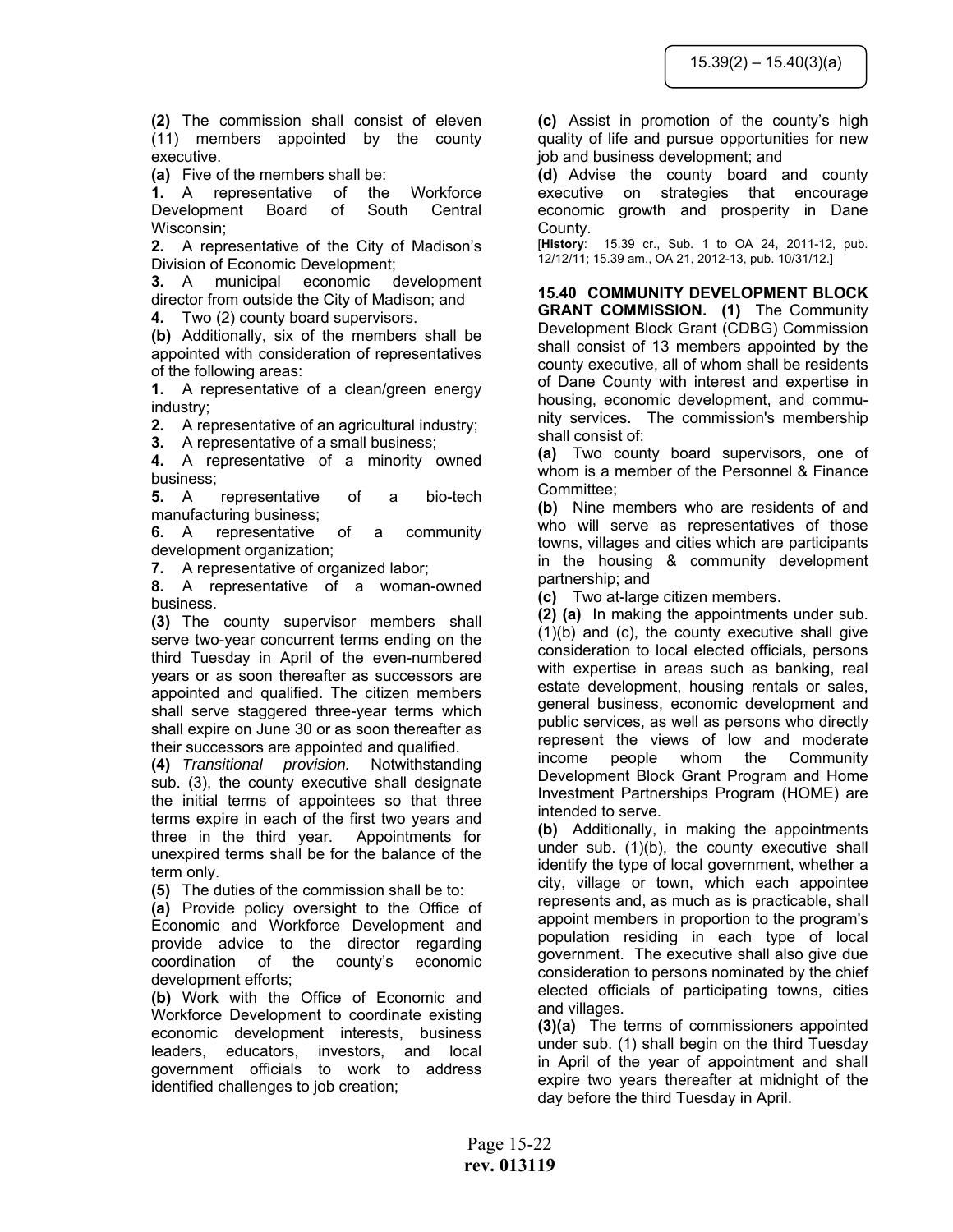**(b)** If a commissioner appointed under sub. (1)(a) is not reelected to the county board during his or her term on the commission, he or she shall continue to serve on the commission until a successor is appointed and qualifies.

**(4)** The commission shall be staffed by a coordinator designated by the county executive. The coordinator shall serve as the primary staffperson for information on commission business and coordinate commission activities between the various county departments and local governments.

**(5)** The commissioners shall elect a chairperson and vice-chairperson from its members each year at the first meeting occurring on or after the third Tuesday in April.

**(a)** The chairperson shall preside at all meetings and all public hearings held by the commission.

**(b)** The vice-chairperson shall preside at any meeting or any public hearing held by the commission at which the chairperson is unable to preside.

**(c)** A designee of the chairperson shall keep minutes of all proceedings of the commission.

**(6)** The duties of the commission shall be to:

**(a)** Recommend to the county board and county executive plans, including amendments thereto, for use of federal housing and urban development funds, including CDBG and HOME funds, that are consistent with federal requirements, effectively address the needs of low and moderate income people, and consider the community and housing development goals of participating communities;

**(b)** Foster participation of citizens and local officials in making decisions on use of funds through the citizen participation plan, public hearings and other means;

**(c)** Oversee a process in which contracts for CDBG and HOME services are awarded on a competitive basis;

**(d)** Review proposals for financial assistance to determine if the proposals meet federal requirements, and are cost-effective projects that meet the goals and objectives of plans approved by the county board and county executive and the federal government;

**(e)** Recommend to the county board and county executive approval of contracts and contract revisions for funding priority;

**(f)** Evaluate performance of contractors performing funded activities, including obtaining such information as is reasonably necessary for such evaluation;

**(g)** Oversee cooperation agreements between Dane County and participating local jurisdictions; and

**(h)** Make other recommendations to the county board and county executive for policies, programs and administration to achieve CDBG and HOME purposes of providing housing, economic opportunity and community development and services benefiting low and moderate income people in participating communities.

[**History**: cr., OA 12, 1999-2000, pub. 10/06/99; (1)(intro.) am., OA 11, 2000-01, pub. 10/02/00; (1), (2), (3), (5) and (6) am., OA 14, 2002-03, pub. 11/19/02; (1)(a) am., Sub. 1 to 2017 OA-51, pub. 04/24/18.]

**[***Non-Code Provision:* The terms of all commissioners presently serving on the CDBG Commission have expired. Therefore, in order to provide for staggered terms and notwithstanding s. 15.40(3)(a) above, after the effective date of this amendment, seven of the initial appointments shall expire in April 2004 and six shall expire in April 2005. Thereafter, all commissioners shall serve two-year terms. OA 14, 2002-03, pub. 11/19/02.]

*[15.41 and 15.42 reserved.]* 

[**History**: 15.42 rescinded, Sub. 1 to 2017 OA-51, pub. 04/24/18.]

# **15.43 CITY-COUNTY HOMELESS ISSUES**

**COMMITTEE. (1)** The City-County Homeless Issues Committee is created and shall be governed by this ordinance.

**(2)** The City-County Homeless Issues Committee shall consist of thirteen (13) members.

**(a)** City Members. Two (2) members shall be City of Madison Alders, one (1) member shall be a Madison Police Department officer, one (1) member shall be a representative of a downtown business or community organization, one (1) member shall be a current or former homeless person who has used homeless services, and one (1) member shall be from the Homeless Services Consortium or other persons experienced in homeless services or advocacy. All City members shall be appointed by the Mayor and confirmed by the Common Council. Alders shall have a term coextensive with their terms on the Common Council. Other members shall serve three-(3) year terms.

**(b)** County Members. Three (3) members shall be Dane County Board Supervisors, appointed by the County Board Chair, whose terms shall be coextensive with their terms on the County Board. Two (2) members shall be current or former homeless persons who have used homeless services, and two (2) persons shall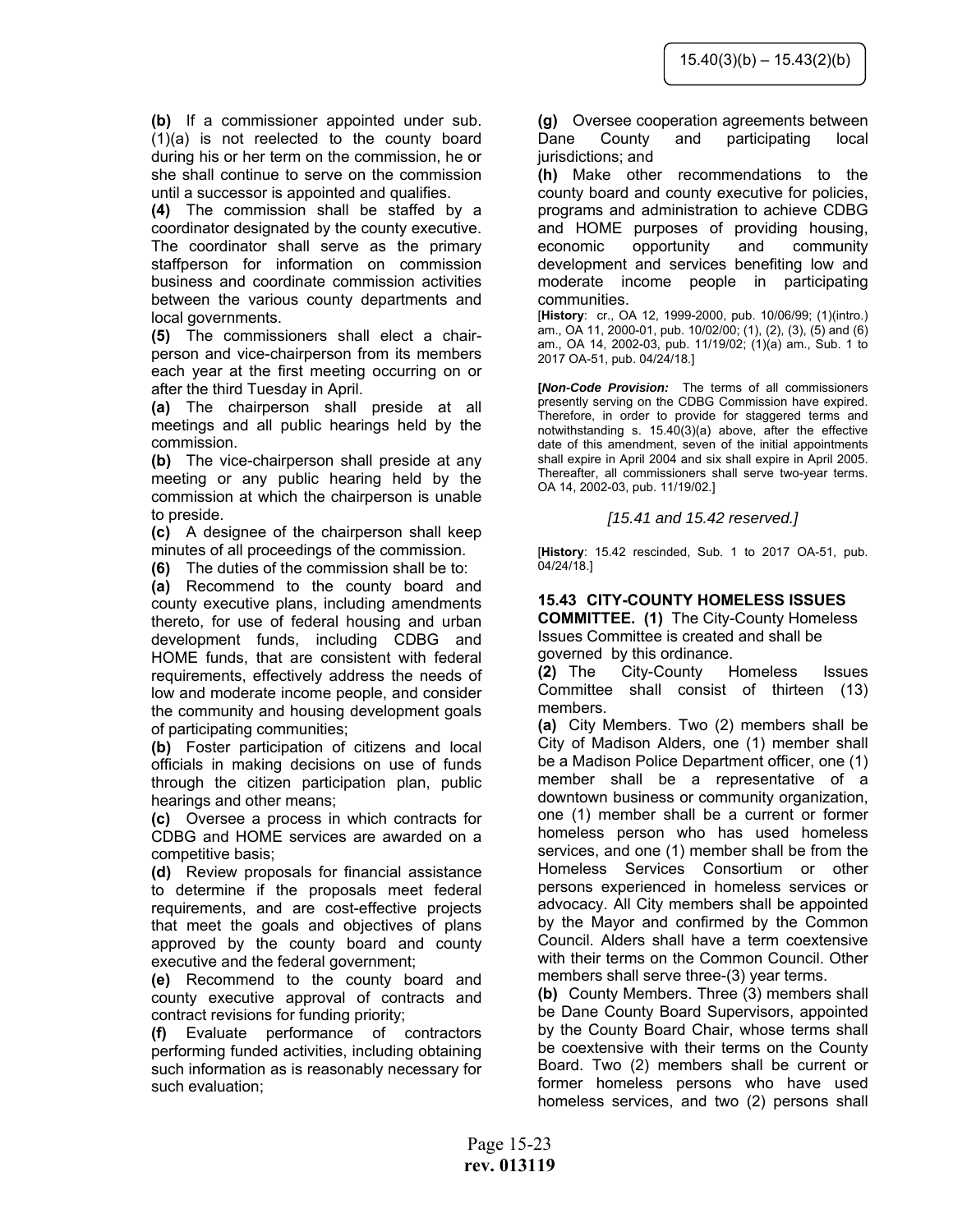be from the Homeless Services Consortium or other persons experienced in homeless services or advocacy. The citizen members shall be appointed by the County Executive. All persons who are not elected shall serve three- (3) year terms.

**(c)** When the City-County Homeless Issues Committee is first constituted, the initial appointments for three year terms shall be staggered such that two (2) members have a one year term, three (3) members have a two year term, and three (3) members have a three year term.

**(4)** The Committee shall examine, report and make recommendations to the Madison Common Council and the Dane County Board of Supervisors on issues related to homelessness. This includes housing for the homeless, jobs and job training, availability of public toilets and showers, access to storage lockers, and the provision of mental health, drug and alcohol services. The Committee may adopt rules for the operation of the Committee.

**(5)** The Committee shall report at least annually, by August 1, to the Common Council and County Board.

**(6)** The Committee shall be assisted by the Dane County Human Services Department and the City of Madison Community Development Division.

*[NON-CODE PROVISION:* The City-County Homeless Issues Committee created by this amendment shall replace the committee created by Res. 20, 2012-2013, and that committee is dissolved when the initial appointments for this committee are qualified and approved.]

**[History:** 15.43 cr., Sub. 1 to 2014 OA 33, pub. 08/27/14.]

**15.44 DANE COUNTY YOUTH COMMIS-SION. (1)** The Dane County Youth Commission shall consist of eleven (11) members consisting of the following: Two county board supervisors, one of whom shall also be a member of the county board's Health and Human Needs Committee; one representative from the Madison Metropolitan School District; one representative from another school district within Dane County; one direct youth service provider; and six (6) citizen members, two of whom shall be under the age of twenty-five (25) at the time of appointment, to be appointed by the county executive, subject to the approval of the county board, for two-year terms.

**(2)** It shall be the function of the youth commission to encourage and promote youth participation and responsibility in planning and decision-making which affects them; to conduct youth needs and services assessments and work with agency personnel and citizens including youth in establishing community priorities, planning and program development; to facilitate coordination of youth programs and services; to work with planning and funding agencies on development and allocation of funding in the youth service area; to work with local communities in identifying and planning to meet youth needs; to work with agencies in development and implementation of procedures designed to monitor the efficiency and effectiveness of youth service delivery throughout Dane County, and to submit appropriate reports and recommendations to the county board after consultation with a standing committee designated by the board.

**(3)** The health and human needs committee shall review and approve any budgets, resolutions or ordinance amendments prepared by or referred to the commission. The commission shall be advisory to the health and human needs committee of the county board on major issues and with respect to budget and policy matters.

[**History**: (1) and (4) am., Sub. 1 to OA 47, 1987-88, pub. 05/03/88; (1) am., OA 18, 2003-04, pub. 01/30/04; (1) am., Sub. 1 to OA 33, 2006-07, pub. 03/16/07; (4) am., OA 9, 2012-13, pub. 07/03/12; (1) am., OA 13, 2013-14, pub. 08/26/13; (3) rescinded, (4) renum., Sub. 1 to 2017 OA-51, pub. 04/24/18.]

# **15.45 HENRY VILAS ZOO COMMISSION.**

**(1)** *Composition.* The Henry Vilas Zoo Commission shall consist of eight (8) members, to be appointed or assigned as provided for herein.

**(2)** *City appointments.* The Mayor of the City of Madison shall appoint two members to the Commission, both of whom shall be residents of the City of Madison. One member shall be the City of Madison Alderperson representing the aldermanic district that includes the Henry Vilas Zoo. If such Alderperson declines to accept the appointment, resigns or is removed from the Commission while still serving as Alderperson, another City of Madison alderperson identified by the Mayor. Any such member's term on the Commission shall terminate as of the end of his or her term as a City of Madison Alderperson, as of the end of the designated term of the member or as of his or her earlier resignation or removal from the Commission. The second member shall be appointed to fill any vacancy on the Commission resulting from the expiration of the term or the earlier resignation or removal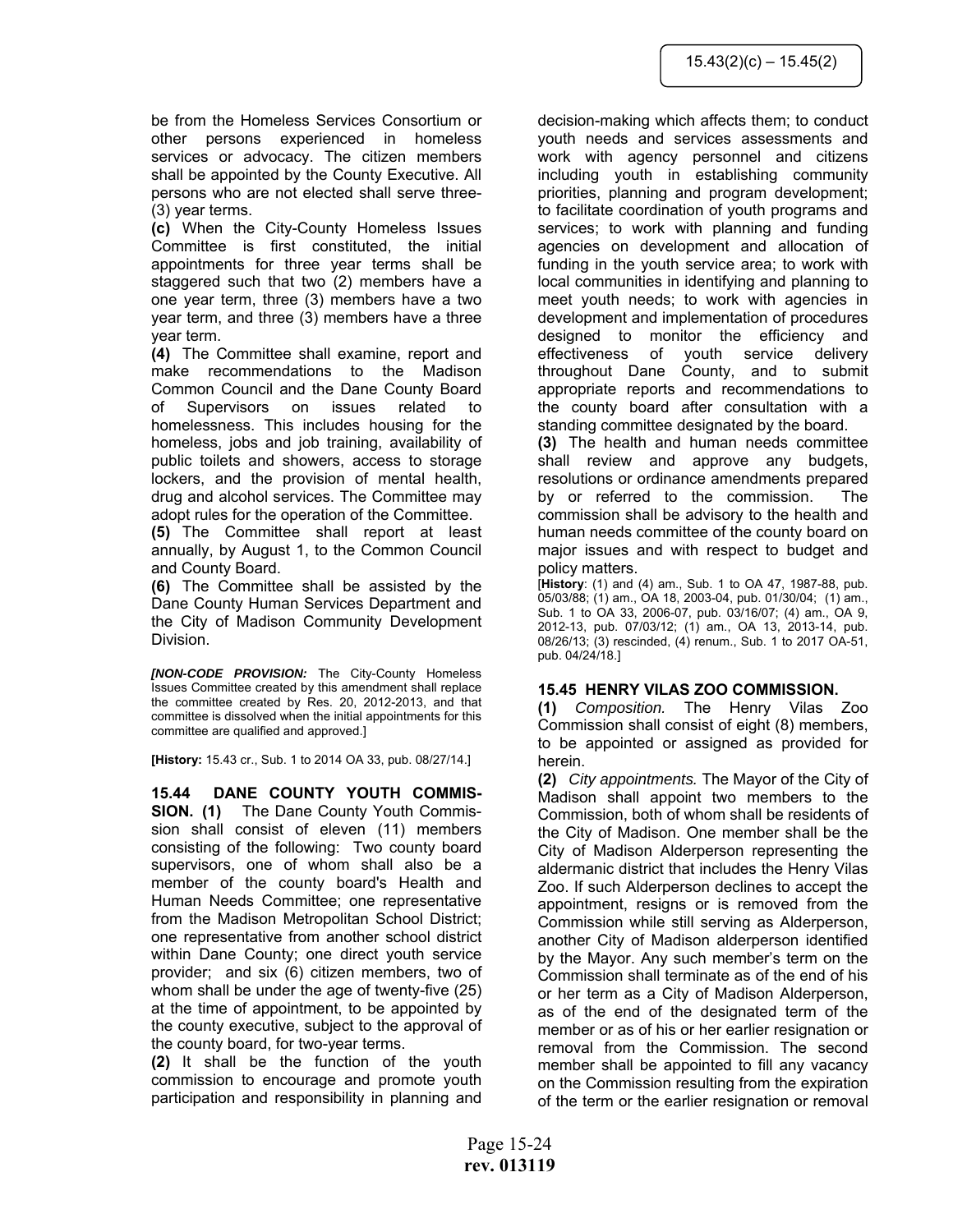of a current member who was appointed by the Mayor. Such member shall serve for any unexpired portion of the term of the member being replaced, and for an additional three-year term and until his or her successor is appointed by the Mayor, unless a vacancy is created. Members appointed by the Mayor are subject to confirmation by the City, and may be removed according to city regulations.

**(3)** *County Appointments.* The County Executive shall appoint five members to the Commission. One member shall be the County Board Supervisor representing the district that includes the Henry Vilas Zoo or, if such Supervisor declines to serve, resigns or is removed from the Commission while still serving as Supervisor, another County Board Supervisor. Any such member's term on the Commission shall expire as of the end of his or her term as a County Board Supervisor, or as of his or her earlier resignation or removal from the Commission. The other four members shall be appointed to fill any vacancies on the Commission resulting from the expiration of the term, or the earlier resignation or removal of any current member being replaced, and for an additional three year term and until his or her successor is appointed by the County Executive unless a vacancy is created. If at any time fewer than two of the members of the Commission are residents of that part of Dane County located outside the corporate limits of the City of Madison, the County Executive shall appoint a resident of that part of Dane County located outside the corporate limits of the City of Madison to fill the next available vacancy to be filled under this section. Members appointed by the County Executive are subject to confirmation by the County Board and may be removed according to county regulations.

**(4)** *Henry Vilas Park Zoological Society.* The President of the Henry Vilas Park Zoological Society shall serve as a standing member of the Commission. If such individual declines to serve, resigns from the Commission while he or she is still the President of the Friends of the Zoo, or if the Friends of the Zoo is dissolved or becomes inactive, such vacancy shall remain unfilled unless and until the Zoological Society elects a new President who accepts appointment to the Commission.

**(5)** *Duties of Commission.* The Commission shall act as the policy-making and budgetary oversight body with respect to the operation of the Henry Vilas Zoo. The Commission shall annually supervise the preparation of a budget for operation of the zoo. The budget shall be submitted to the County Executive for approval. The Commission shall not assign, convey, lease, sell, devise or otherwise alienate any real property at the zoo or any personal property assigned thereto except that the commission, directly or by written delegation to the director, may sell, lease, trade or purchase personal property in accordance with regulations of the City of Madison or the County of Dane as appropriate. The Zoo Commission shall determine the hours the zoo shall be open to the public, subject to the requirements that it be open at reasonable hours and that no charge be made for admission to the zoo.

**(6)** *Commission to conform to city and county regulations.* The Zoo Commission shall operate in conformity with policies, procedures, rules and regulations of the County of Dane. Proposed and adopted bylaws, rules and regulations of the Commission shall be subject to review, amendment and rescission at any time by the County Board's Public Protection and Judiciary Committee.

[**History:** (4) and (5) am., Sub. 1 to O.A. 7, 2004-05, pub. 05/19/05; 15.45 am., Sub. 1 to OA 36, 2010-11, pub. 06/28/11.]

# **15.46 CRIMINAL JUSTICE COUNCIL.**

**(1)** Composition.

**(a)** The Criminal Justice Council shall consist of six voting members:

- **1.** the county executive;
- **2.** the county board chair;
- **3.** the sheriff;
- **4.** the district attorney;
- **5.** the presiding judge of the circuit court;
- **6.** the clerk of courts.

**(b)** There shall be six non-voting members of the Criminal Justice Council:

**1.** a representative of the state public defender's office;

**2.** the City of Madison chief of police;

**3.** a police chief from a jurisdiction outside the City of Madison appointed by the Dane County Police Chief's Association;

**4.** a representative of the Wisconsin Department of Corrections;

**5.** a representative of Dane County municipal judges;

**6.** a representative of the Public Protection and Judiciary Committee, appointed by the committee chair.

**(c)** Non-voting members will not be counted for purposes of establishing a quorum.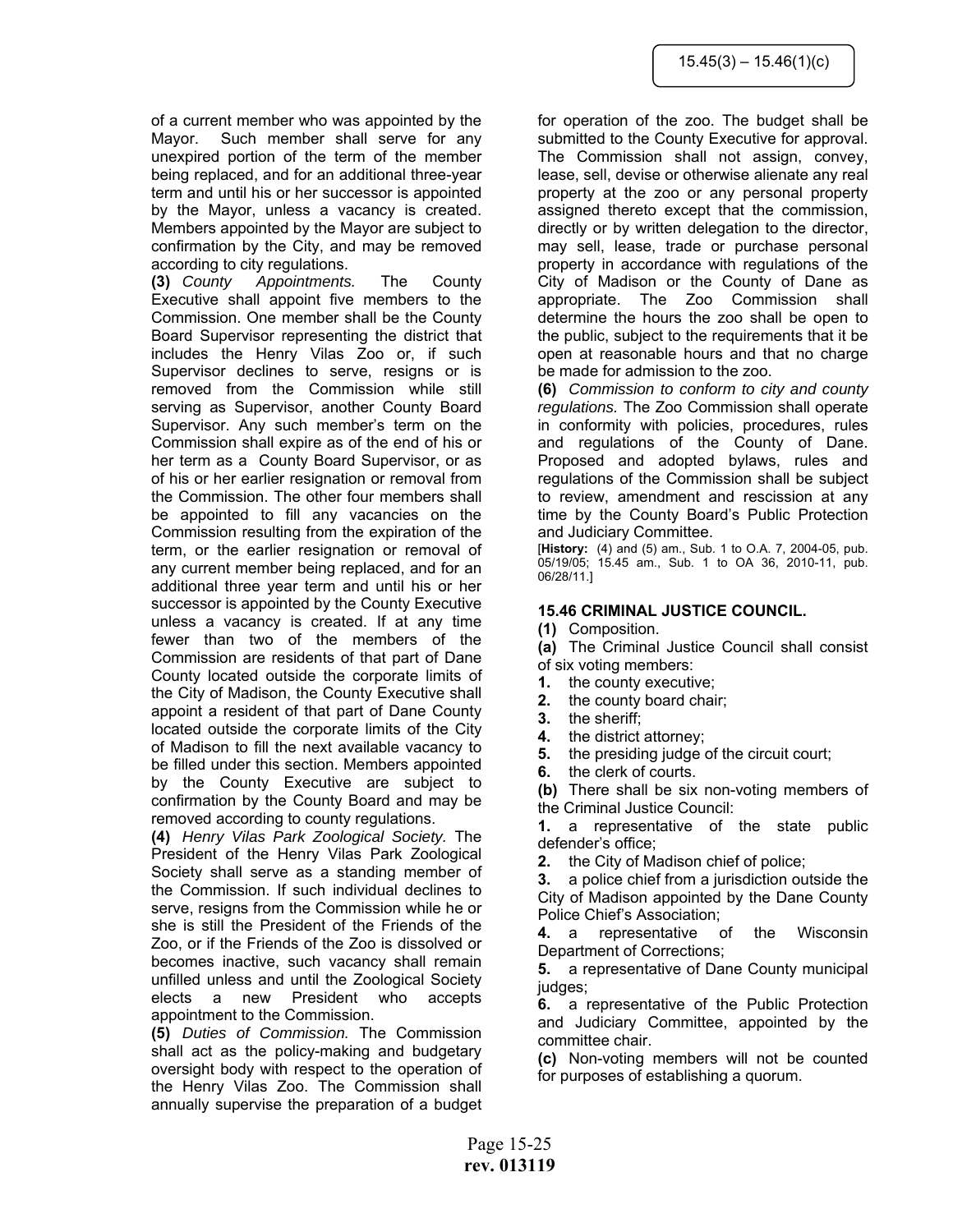**(2)** Officers. The Council shall elect a chairperson, and vice-chairperson from its voting members each year at the first meeting occurring on or after the third Tuesday in April.

**(3)** Duties. The Council shall:

**(a)** Provide an on-going forum for collaboration and coordinated leadership among criminal justice agencies.

**(b)** Facilitate the implementation of effective, data-driven criminal justice policies and practices that maximize justice and the safety of the public.

**(c)** Monitor and ensure accountability of the criminal justice system.

**(d)** Provide program oversight for certain criminal justice initiatives.

[**History:** 15.46 cr. 2015 OA-11, pub. 09/01/15.]

#### **15.47 REDISTRICTING COMMISSION.**

**(1)** *Composition.* The Redistricting Commission shall consist of eleven (11) citizen members who are residents of Dane County and are appointed as provided herein.

**(a)** Appointments shall be made through an application process structured to recruit candidates from broad and diverse sections of the Dane County electorate.

**(b)** From those individuals who apply, the County Board Chair shall appoint an individual who is a resident of the City of Madison, a resident of a town in Dane County, and a resident of a city or village other than the City of Madison. Prior to making these appointments, the Chair shall confer with the City of Madison, the Dane County Towns Association, and the Dane County Cities and Villages Association regarding the appointment.

**(c)** The County Board Chair and the County Clerk shall each appoint four (4) additional citizen members from the pool of applicants that meet the eligibility criteria.

**(d)** Members of the Commission shall serve from the time of appointment until completion of the redistricting process following the decennial census. A vacancy occurring during the redistricting process shall be filled consistent with this section.

**(2)** *Eligibility Criteria.* All members of the Commission shall be residents of Dane County and meet the following criteria:

**(a)** May not be a member of the Dane County Board, an employee of Dane County or a contract consultant;

**(b)** May not be a lobbyist registered with the Dane County Board;

**(c)** May not hold or have held an official position with a political party or partisan organization within the year prior to appointment;

**(d)** May not have participated in the State of Wisconsin 2011 partisan redistricting process;

**(e)** Must be impartial, which includes refraining from engaging in any political party activity or supporting the election or defeat of any candidate or referendum during their tenure on the commission, and at the time of appointment no intent to seek election to the office of county board supervisor in the spring primary and general election immediately following redistricting;

**(f)** Have a familiarity with maps;

**(g)** Disclose any potential conflict of interest in conformance with s. 9.60.

**(3)** The county clerk and the Planning & Development Department shall provide the commission with such staff assistance as may be required to carry out its functions.

**(4)** The commission shall use the following criteria and procedure to develop a proposed redistricting plan for consideration by the county board.

**(a)** Within 30 days after the population count by census block becomes available in printed form from the federal government or is published by a state agency, but no later than May  $15<sup>th</sup>$  following the year of each decennial census, the commission shall propose a tentative county supervisory district plan and map. In preparing the tentative plan and map and in making any adjustments to the tentative plan, the commission shall be guided by the criteria set forth in Wis. Stat. s. 59.10(3)(b) and sub. (b).

**(b)** The mapping process shall include opportunities for the public to submit map proposals for consideration.

**(c)** The commission shall develop up to three maps for consideration by the county board that divide the county into the number of districts determined by the county board. In the preparation of its plan for dividing the county into districts for the election of county board supervisors, the commission shall apply applicable state and federal law, which shall control in the event of any conflict with this ordinance. The commission shall also apply the criteria set forth in the following paragraphs to the maximum extent practicable. The following paragraphs shall be applied and given priority in the order in which they are listed.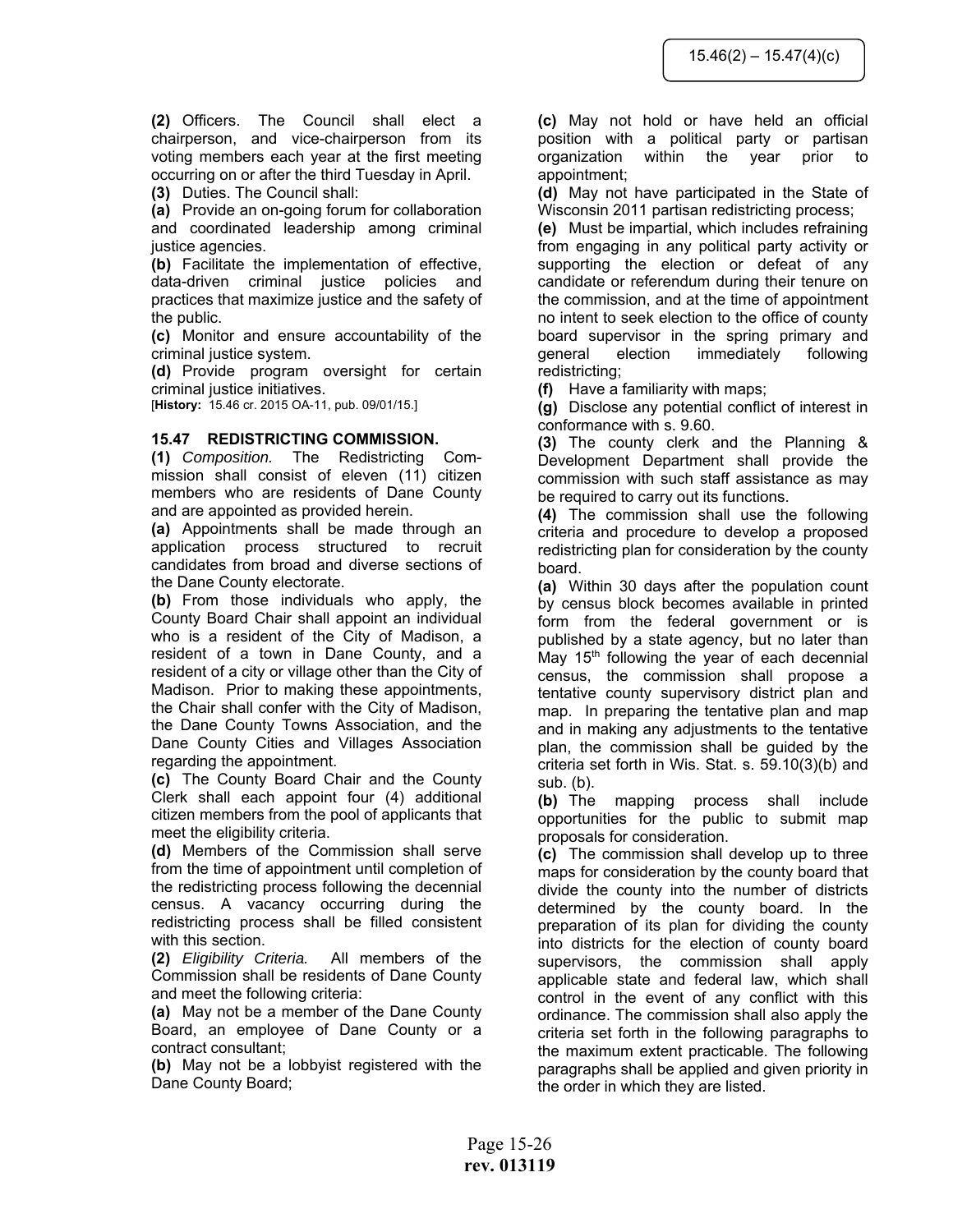**1.** Each district should represent the same population size, in accordance with the U.S. Constitution and state statutory requirements that districts be substantially equal in population, contiguous and compact. If difference in population are necessary to complete the maps, any such differences in population must be justified by the other criteria set forth in this section.

**2.** The map shall minimize the number of municipal boundaries crossed in each of the county districts.

**3.** Such districting plan shall be established in a manner that ensures the fair and effective representation of the diverse ethnic and racial populations in Dane County which are protected by the Federal Voting Rights Act.

**4.** The map shall take into consideration geography and natural boundaries such as rivers and lakes.

**5.** District lines shall keep intact neighborhoods and communities with established ties of common interest and association, whether historical, racial, economic, ethic, religious, or other.

**6.** Districts shall be drawn without regard to incumbency.

**(d)** If none of the maps submitted by the Commission are adopted by the county board, the maps shall be re-referred to the commission which shall have the opportunity to submit an amended map to the county board for reconsideration within the time frame set by state statute.

[**History:** 15.47 cr. 2016 OA-32, pub. 10/03/16.]

#### **15.48 EMPLOYEE-MANAGEMENT INSURANCE ADVISORY COMMISSION.**

**(1)** The Employee-Management Insurance Advisory Commission shall consist of 18 members consisting of the following: two (2) county board supervisors who are both members of the Personnel and Finance Committee; one (1) elected department head selected by the elected department heads; one (1) member from each of the recognized labor organizations or employee groups, except that EGI 720 may select two (2) members; two (2) retired employee representatives; and (2) additional employees to represent the balance of county employees not represented by the above.

**(2)** The Employee-Management Insurance Advisory Commission shall meet from time to time as the need arises, at the call of the Chair, to discuss employee benefits related to health

insurance, dental insurance, life insurance, disability insurance, deferred compensation, hardship withdrawal requests and other employee benefit programs which may be in effect or proposed as a fringe benefit for County elected officials and employees.

(3) The Commission shall meet with the County Executive or their designee and the Personnel and Finance Committee to discuss existing or proposed changes to employee insurance benefits.

[**History:** 15.48 cr., Sub. 1 to 2017 OA-51, pub. 04/24/18.]

*[15.49 - 15.68 reserved.]*

**15.69 INACTIVE BOARDS AND COM-MISSIONS.** Unless otherwise prohibited by law, any commission or board existing under this Chapter that is inactive and does not meet for two years or more shall be automatically dissolved by operation of this section. [**History:** 15.69 cr. 2014 OA-66, pub. 05/21/15.]

**15.70 SPECIAL PURPOSE COMMITTEES, COMMISSIONS AND BOARDS.** Unless otherwise specified by the county board, the county executive shall appoint all members to special purpose committees, commissions and boards, except special committees of the county board consisting only of county board members, which shall be appointed by the county board chairperson. Special purpose committees, commissions and boards shall comply with the procedural requirements specified in this ordinance except that committees of the county board consisting solely of board supervisors shall comply with the procedural requirements specified in the county board rules. All members appointed by the county executive and approved by the county board to administrative agencies and special purpose committees, commissions and boards shall receive the same mileage as is paid to county board supervisors for their attendance at meetings of said bodies. For persons receiving mileage reimbursement only, payment shall be made on a quarterly basis.

[**History**: 15.71 rescinded, Sub. 1 to 2017 OA-51, pub. 04/24/18.]

[**History**: 15.72 rescinded, Sub. 1 to 2017 OA-51, pub. 04/24/18.]

#### *[15.71 and 15.72 reserved.]*

[**History**: 15.725 rescinded, Sub. 1 to 2017 OA-51, pub. 04/24/18.]